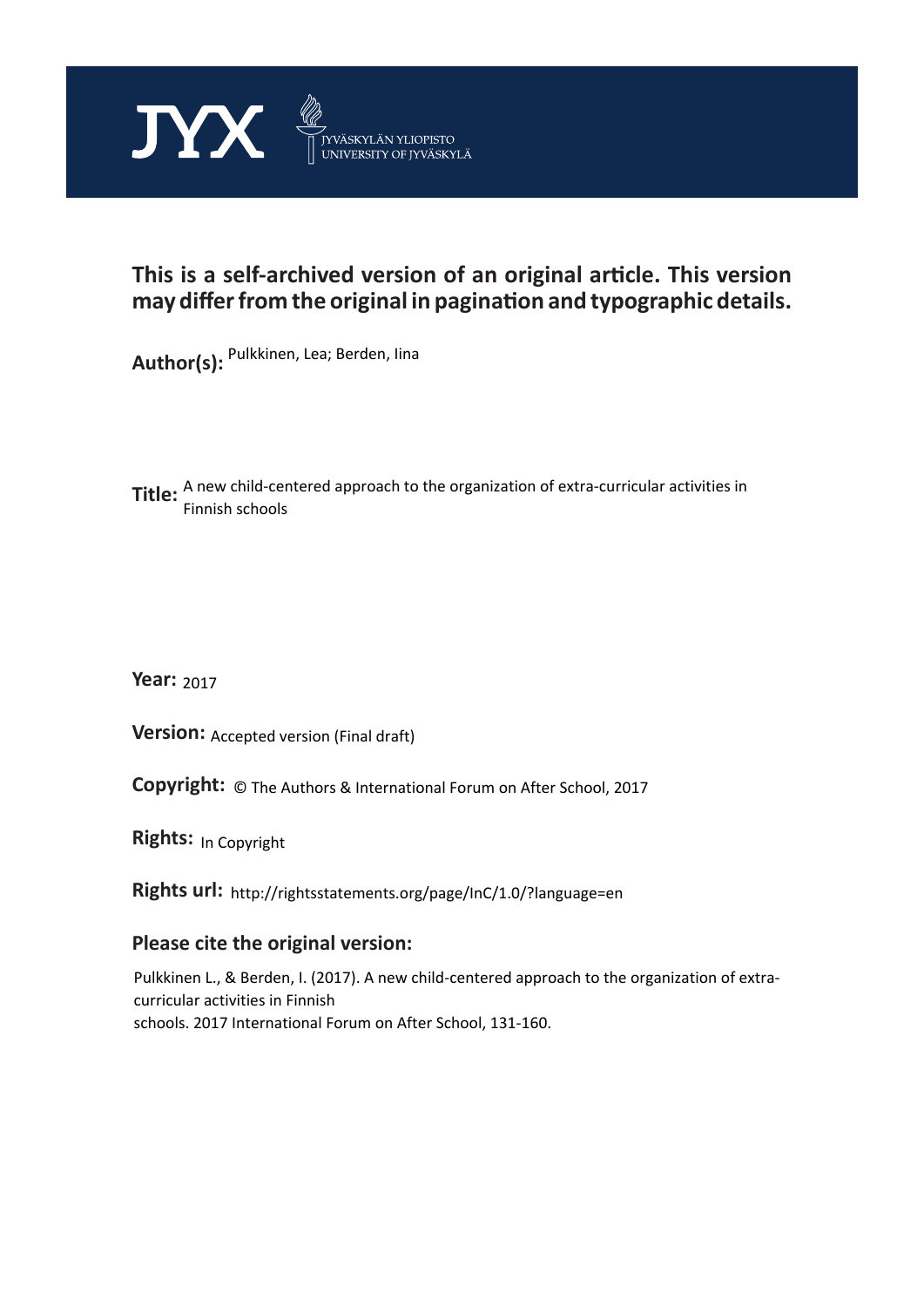A new child-centered approach to the organization of extra-curricular activities in Finnish schools

### Lea Pulkkinen<sup>1</sup> and Iina Berden<sup>2</sup> <sup>1</sup>University of Jyväskylä, Finland <sup>2</sup>Ministry of Education and Culture, Finland

### Abstract

Extracurricular activities are currently included in Finnish school legislation, but their organization is fragmented.

*History*: Club activities at school led by teachers have been arranged since 1947 on extra pay, but their amount and content have depended on available funding and often on teachers' willingness to lead club activities. Schools have also had a possibility to use cultural or sport operators. However, system has preferred teacher-led club activities. A dramatic change occurred in the early 1990s when economic recession reduced extra funding for schools and day care. Consequently, club activities after school hours were reduced to less than half, and afternoon care services with the day care system for first-graders were totally cut. Students (from the age of seven years onwards) were often left unsupervised for several hours in mornings and afternoons due to their shorter school days compared to their parents' work days.

*Development*: The amendment of school legislation in 2004 mandated municipalities to organize (with private enterprises, church, associations, or schools) state-supported morning and afternoon activities for first- and second-graders and for children with special needs at any grade. For club activities, funding was improved in 2008-2014 so that 60% of students participated in some kind of extra-curricular activities at school.

*Present time*: Funding of club activities dropped, when the Government of Finland for 2015- 2018 changed the strategy from supporting teacher-led club activities towards more childcentered and multi-professional way of organizing them. The Government started key programs in which children's access to arts and culture is facilitated in schools by hearing students' wishes, and physical activity during school days is arranged for one hour per day for each child. Artists and other experts are invited to participate in the arrangement of club activities. The organization of morning and afternoon activities is separate and based on the 2004 legislation, which meant a great improvement in children's situation. Nevertheless, offering does not meet children's needs, because municipalities are not obliged to organize morning and afternoon activities, and the quality control of activities is not sufficient. *Legislation.* A reform of school legislation is needed for integrating club activities, morning and afternoon activities, and school work into a wholeness which supports school work, encourages participation in extra-curricular activities, and increases well-being and satisfaction with school. Successful results have been received in a three-year experiment on the reform of the integrated school day structure and its activities, but transforming research findings into policy is still pending.

#### Keywords

arts and culture, club activities, child-centered, extracurricular activities, Finnish education system, government program, integrated school day, legislation, morning and afternoon activities, school day structure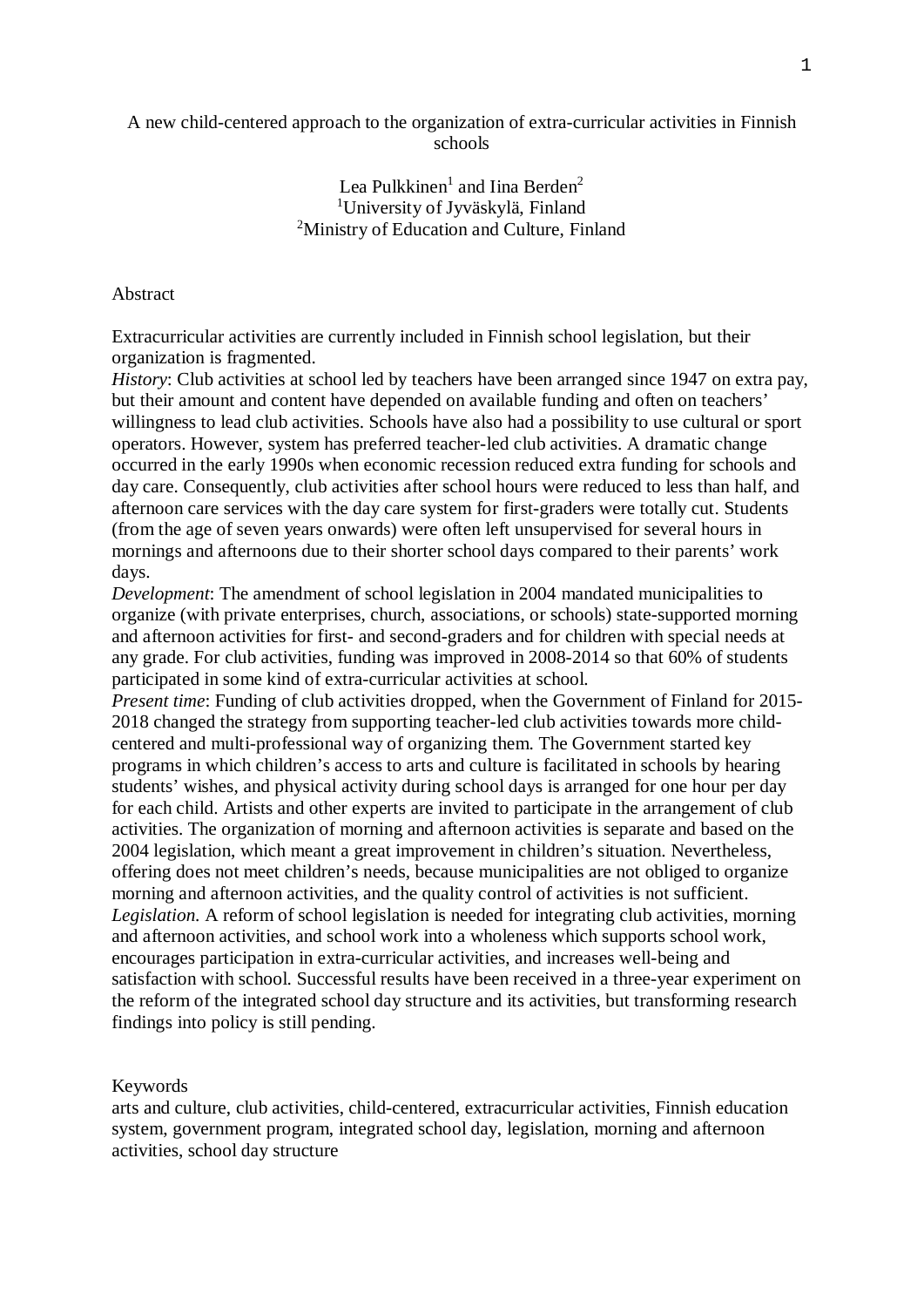#### 1. Finnish education system

Finland is located in Nothern Europe with the Swedes as neighbors on the west side, the Russians to the east, the Norwegians to the north, and the Estonians to the south (Figure 1). Finland is sparsely populated country with 5.5 million inhabitants; the average density of population is 17 persons per sq.km. About 90 percent of people living in Finland speak Finnish. Until recently, there has not been much immigration. Finland became an independent republic 100 years ago, in 1917. Thus, Finland celebrates this year its 100th years of independence.

Finnish people have their own language which is not related to Swedish or Russian, and it has its own culture as found in its national epic and arts. Finland has been a member of the European Union since 1995. The country is technologically advanced. Its global competitiveness is remarkable considering its small population. Finland has invested in its children's education and citizen's well-being.

Compulsory education was established in 1921. Children start their nine-year basic education in the autumn of the year in which they turn seven years of age. Compulsory education lasts until age 16. Grades  $1 - 6$  form the primary school and grades  $7 - 9$  the lower secondary school. After basic education, students may enter a general upper secondary school or a vocational institution. Tertiary education is available in universities and universities of applied sciences. Students can flexibly move between academic and vocational education.

*Strengths* in the Finnish education system include following characteristics. First, the school starting age is highest in the OECD countries. From the point of view of brain development, age seven is considered to be the proper age to start teacher-directed learning. Second, mandatory pre-primary education was established recently for four hours per day in the context of a day care place or a primary school, when children are six years of age. Early education and care is organized by municipalities for children until school age in day care places if parents want to use this service. It approaches children's development holistically. It is not a school. Finnish children have more time for free play indoors and outdoors, and generally for child-directed activities than children in countries where they begin school at an earlier age. It is believed that children get important learning experiences for their future development from play, physical activities, nature, music, arts and crafts, fairy tales, and human interaction.

Third, there are no streams in basic education from the first to the ninth grade (age 7 to 16); students are in same classes without selection. The comprehensive school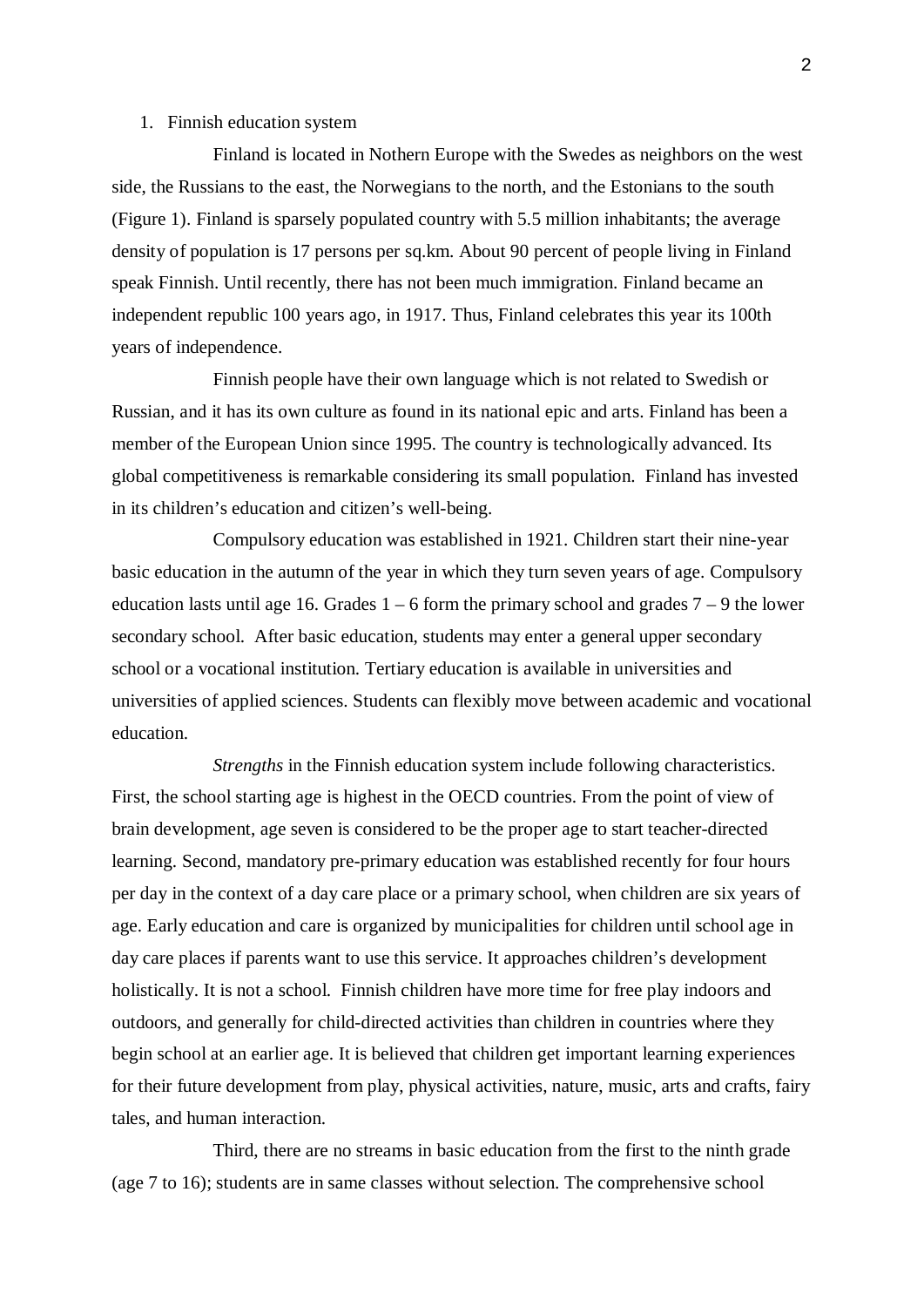reform was made in the 1970s; before it there were two streams after the fourth grade, one for academic and the other for vocational studies. Comprehensive education is characterized by inclusion. For instance, children with special needs receive teaching in small groups which are flexibly integrated with normal classes. Teachers are trained to work with heterogeneous groups, and assistant teachers are available for children with special needs.

Fourth, repeating a grade is possible but rare due to its socio-emotional disadvantages to children; extra support is given to children with learning difficulties. Fifth, Finnish school day includes a free warm lunch supervised by teachers. Finland was the first country in the world to start serving free school meals in 1948. Students' health is also supported with free maternity care and child welfare clinics which were organized more than 60 years ago. In schools, the school nurses offer check-ups and health care plans. Sixth, physical punishment at school was forbidden by law more than 100 years ago (1914). Teachers cannot base their authority on the fear of punishments. Physical punishment at home was forbidden by law in 1984. Seventh, no tuition fees are charged at any level of the education system from the pre-primary education up to the doctoral degree. Parents pay for part of day care subsidized by the state.

The excellent results in the Programme for International Students Assessment (PISA) achieved by Finnish students evoked world-wide surprise ten years ago. Delegates from different countries came to visit Finland to see the Finnish school system. A good teacher education has been considered to be a major reason for students' success. Less attention has been paid to the impact of the quality of their entire childhood on students' success. The PISA results confirm that the late school starting age is not a disadvantage; it gives space for holistic development during the early childhood.

There are also *weaknesses* in the Finnish education system. First, around 10 percent of the relevant age group does not start post-comprehensive education immediately after the compulsory education, at age 16 (OKM, 2016; Sahlberg, 2011). These students are at a high risk for unemployment and problem behaviors as shown by many studies, among others, the longitudinal study from middle childhood to middle adulthood (Pulkkinen, 2017).

Second, in spite of students' good academic achievements Finnish students are less satisfied with school community than in the OECD countries on average (Välijärvi, 2015). Reasons for it most likely are in school atmosphere where students' emotional needs are not sufficiently met in the secondary school. Third, extracurricular activities are organized in a fragmented way.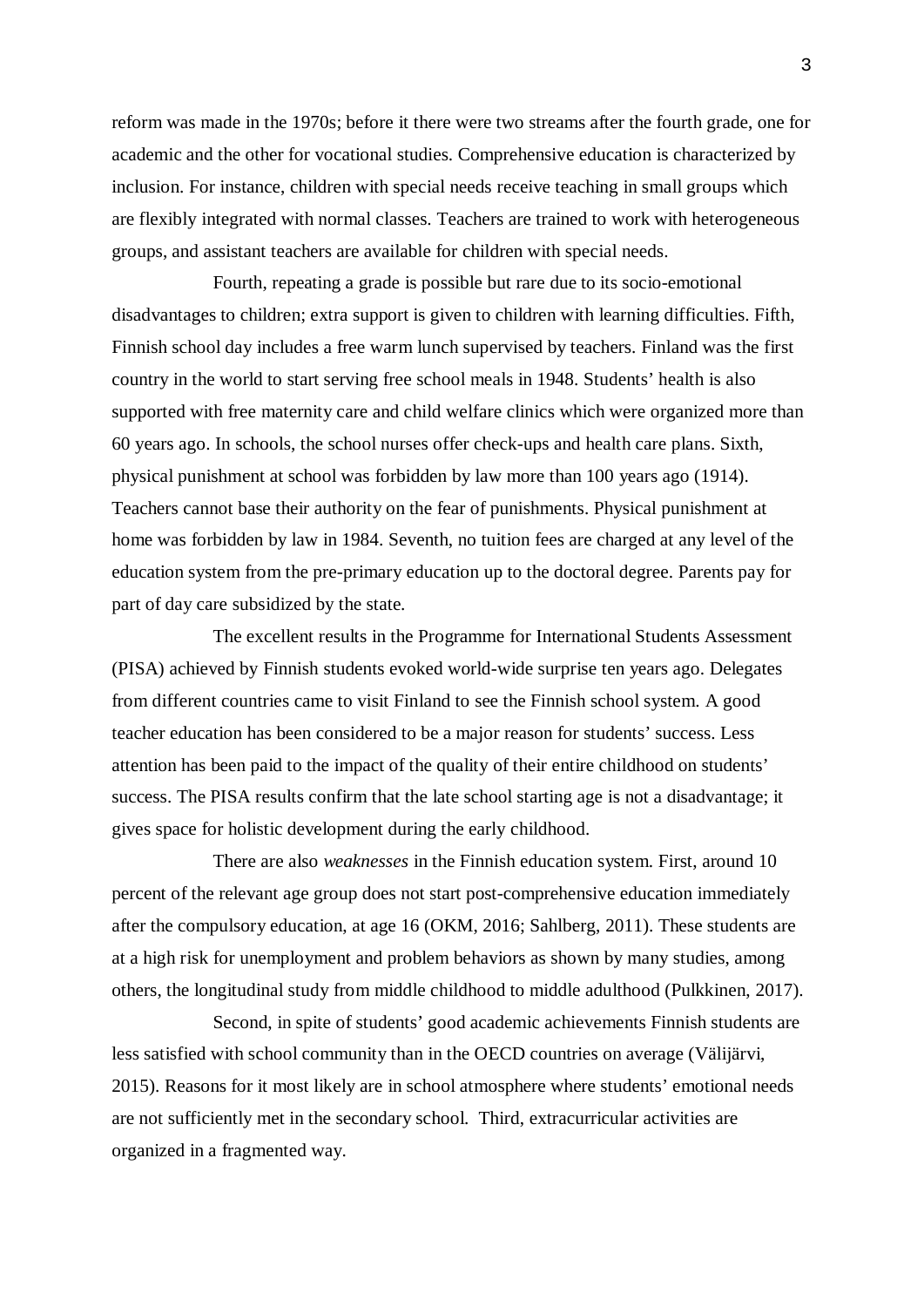### 2. Extracurricular activities

### 2.1 History

Club activities at school led by teachers have been arranged since 1947 on extra pay, when the Trade Union of Education established the Center for School Clubs with some other organizations. The Center actively participated in the development of school and youth policy and legislation. The Center produced materials for club activities and promoted music and other arts in youth activities, as well as positive social behavior and friendship.

In 1954, the Center started to deliver a statute of a smiling boy and a smiling girl (by sculptor Heikki Nieminen) that schools award at the end of a school year, on the basis of classmates' votes, to one girl and one boy of the class, mostly on the grades 2 and 6. Around 300 000 students have received the smile statute by now.

The amount and content of club activities have depended on available funding and often on teachers' willingness to lead club activities. Schools have also had a possibility to use cultural or sport operators. However, the system has preferred teacher-led club activities. Funding of club activities has come via the Ministry of Education and Culture.

The Finnish school system was built in the late nineteen hundreds upon the model of the German half-day school structure. This model applied well to the agrarian culture, when family members worked at home and were available when children returned to home, but short school days leave children of an industrialized and post-industrialized economy without supervision when parents are working outside home.

Finnish children have shorter school days than in most other countries. They receive teaching in basic education from 16 to 24 hours per week depending on students' grade and have a short lunch break during which they eat at school. Some 85% of the mothers of school-aged children are employed, and typically, both Finnish parents work full time (38 - 40 hours per week). Finnish parents also often work in inconvenient hours, in the evening or in shifts. Since parents' daily work and transportation take more hours than the hours that children are at school, children's supervision demands special arrangements, and extracurricular activities are needed, or children have to stay alone at home without adults' presence.

A dramatic change in children's situation occurred in the early 1990s when *economic recession* in the society reduced extra funding for schools and day care. It had consequences for students who, from the age of seven years onwards, were often left unsupervised for several hours in mornings and afternoons due to their shorter school days compared to their parents' work days. The child protection law does not prevent it, as it does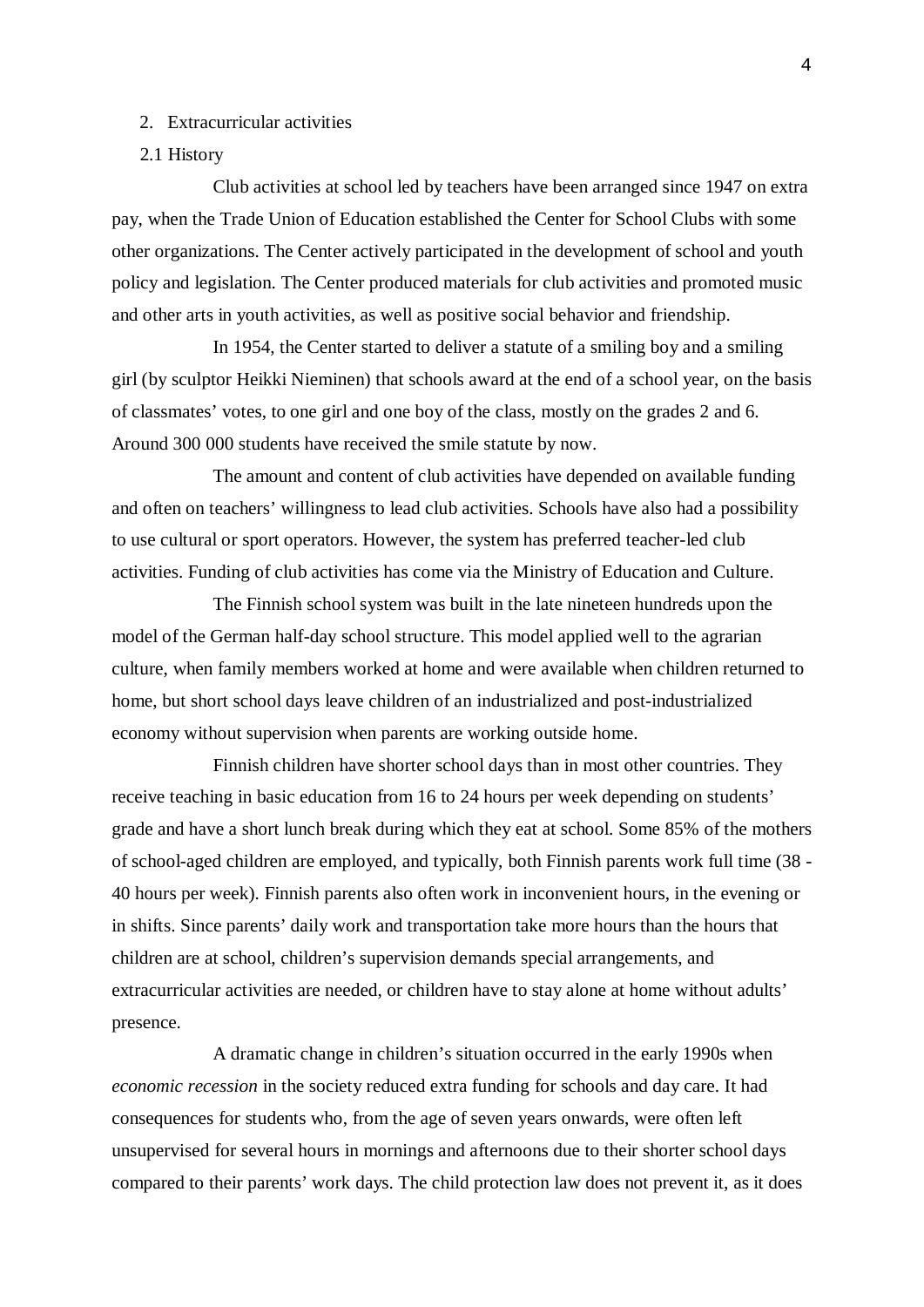in some other countries. The following history shows how complicated it was to improve children's situation.

As a researcher, Pulkkinen made *observations* on children's loneliness in the morning and afternoon, before and after the school hours and its consequences for children's well-being and development. She raised this problem in public in1996, and proposed a change in the structure of a school day to include supervised free time activities (see Pulkkinen, 2002, 2004, 2012). *Public awareness* of the problems increased when Mrs. Eeva Ahtisaari, the First Lady of Finland at that time, started to work on this issue in 1997-1999. Panel discussions were arranged in schools with invited speakers from administrators, bishops, business leaders, trade unions, and the media. The media reported on these events.

The next step was the *analysis* of the situation by the Ministry of Education and Culture that requested the National Agency for Education to analyze the status of club activities in schools. In its report (OKM, 1998), the working group acknowledged many problems. Club activities after school hours had been reduced and afternoon care services with the day care system for first-graders had been totally cut. International comparisons had shown that public services were available for 64% of children under 10 years old in Sweden and 62% in Denmark, but only 10% in Finland (Youthful Finland, 1998).

#### 2.2 Development of morning and afternoon activities

The *Government of Finland* reacted to the lack of extra-curricular activities in 1999 by including in its 4-year *Government Program* the extension and development of supervised activities for school-aged children. An improvement to children's situation was promoted by the *OECD Country Note* (2001) which made a remark about the length of unsupervised time spent by Finnish school children.

Consequently, the Ministry of Education and Culture established a committee to make a *proposal* for organizing activities before and after school. The committee report (OKM, 2002) acknowledged that about 70% of all first- and second-graders needed supervision before or after school hours, but only 30% received it. The committee proposed that the school should serve as an activity center and that shortened working hours should be established for parents. In response to public concerns, the arrangement of afternoon activities had been started by church, sports organizations, parents' associations, and municipalities. After-school activities often took place outside school.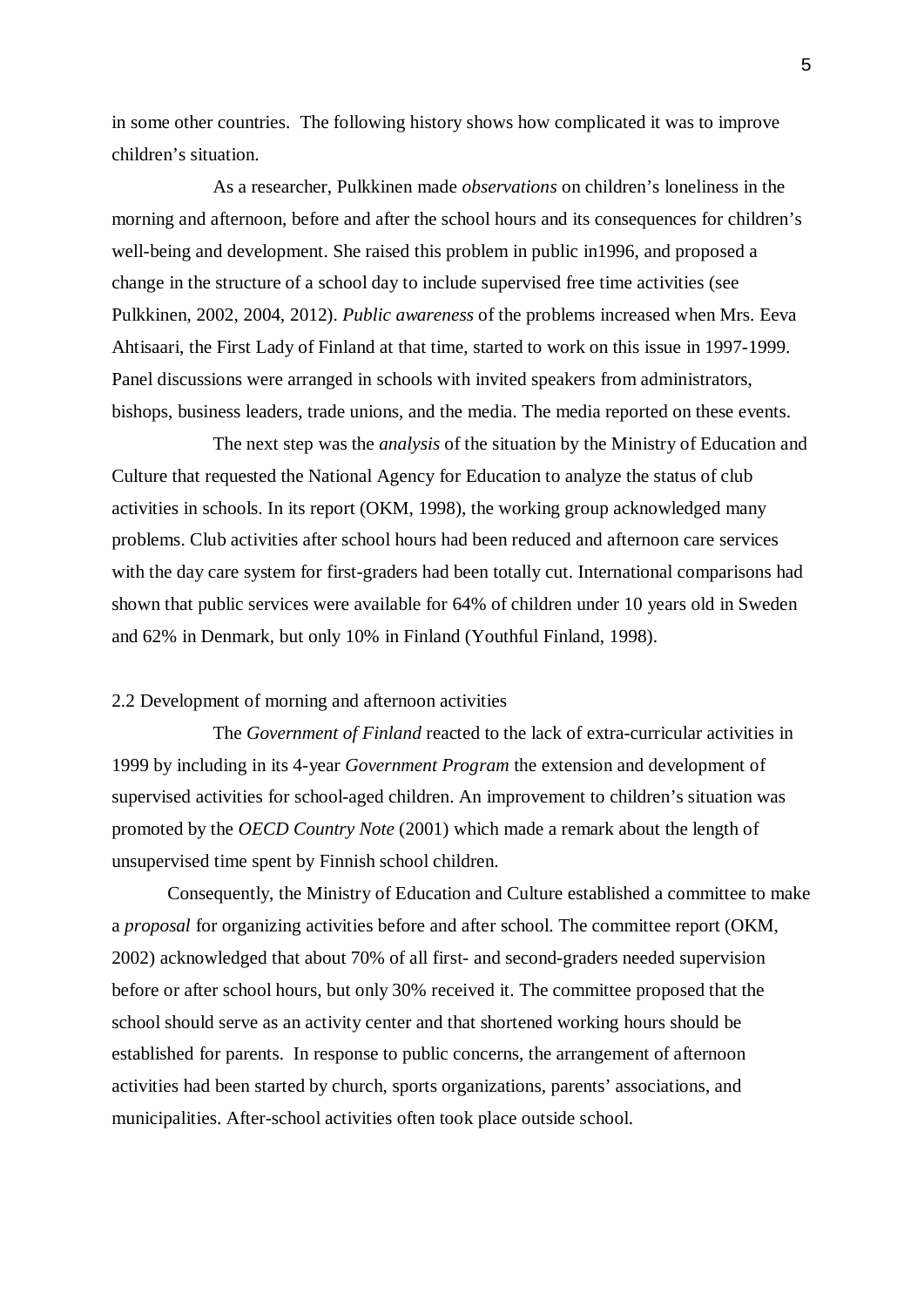An important push to a change was also given by *research* findings in the Integrated School Day program initiated by Pulkkinen in 2002 as described later. The project received much public attention.

Finally, an *amendment to the school legislation* was made. Beginning in the autumn 2004, it was mandated by law (Article 48 of the Basic Education Act 1998, amended in 2003) that morning and afternoon activities, financially supported by the government can be organized for specific groups:

*Municipalities can organize morning and afternoon activities for all first- and second-grade children and for special needs children at any grade.*

*The purpose of morning and afternoon activities is to support the school's and the home's educational work and the development of the child's emotional life and ethical growth. In addition, before- and after-school activities shall promote children's welfare and equality in society and prevent exclusion and promote inclusion.*

*The morning and afternoon activities shall offer children varied opportunities to participate in guided and refreshing activities and to enable them to rest in calm surroundings under the supervision of a competent person suitable for the task.*

*The National Agency for Education shall determine the aims and central content of before- and after-school activities (guidelines for before- and after-school activities). The National Agency shall prepare the guidelines in cooperation with the National Research and Development Centre for Welfare and Health.*

It was furthermore stated in details how before- and after-school activities should be organized so that all eligible children (first and second graders, and students with special needs) have an equal access to these activities. The organizer of these activities may be the municipality or private service providers. Each child has an access to before- or afterschool activities for 570 hours or 760 hours per academic year at specified costs, including snacks for children. The costs may be lower or the activities may be free if living conditions warrant it. The activities have to be evaluated and the results of the evaluation must be made public.

In addition, parallel legislation to shorten the workday of parents with young children was passed in the Finnish Parliament. This law mandates that one of the parents can shorten his or her work day during the child's first and second grade with the support of social security. This right has been available for the parents until the end of the child's third year. Even after this reform, parents do not have the right to shorten their work day with the support of social security, while their child is four to six years old. In the other Scandinavian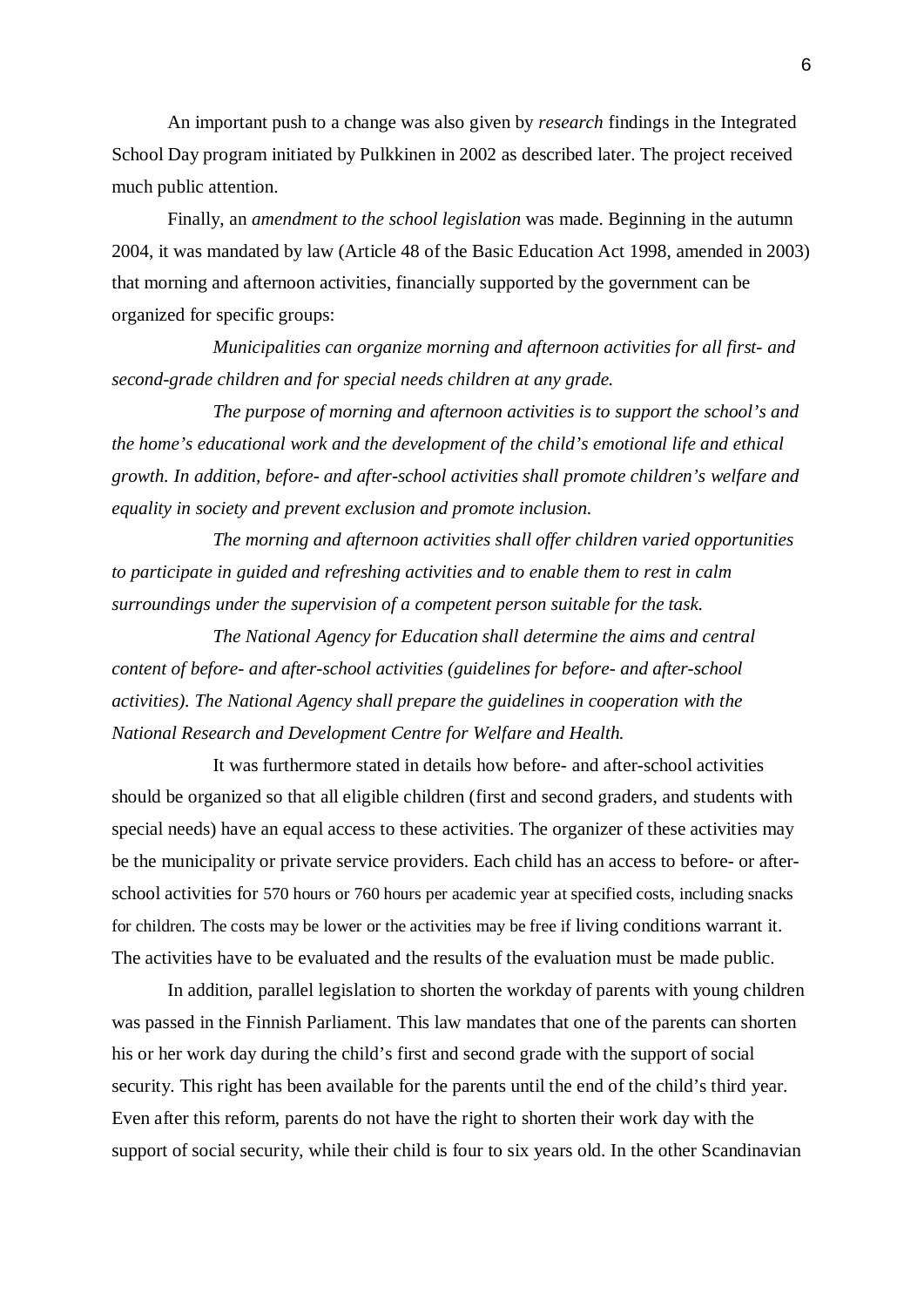countries parents more commonly have shortened (less than 100%) work days than in Finland.

#### 2.3 Development of club activities

Club activities are included in the school curriculum, and they are free for students, whereas morning and afternoon activities are not; parents have to pay around 60% of the costs. According to Basic Education Act (1998/47§):

# *Schools can organize library, club and other activities closely relating to education as part of basic education.*

The organization of club activities has, however, depended on extra funding for schools. Funding was very low from the early 1990s until the year 2008, when the number of clubs was estimated to be circa 2000 in the whole country for a half of million students. As a result of extra funding from the government (around 8 million euros per year), the number of clubs more than tripled in one year (7 000 in 2009), and a few years later (in 2014-2015) their number was 27 500. Most of the support (73%) was used for salaries. It was reported that 60% of all students in basic school (circa 330 000 out of 550 000) participated in club activities in 2014: 70% of the primary school students and 30% of the lower secondary school students (OPH, 2014). Club activities might take different forms: some of them lasted for the entire academic year, whereas some of them were short-time clubs for a certain season, a theme, or an event.

A network for regional development work was established and its coordinator was appointed by the National Agency for Education in 2012. Finland has no school inspector system, and therefore, it is up to municipalities and schools to take care of the recommendations given by the Ministry concerning education. The Ministry of Education and Culture set quality criteria for club activities (OKM, 2012). They concerned the administration and schools. It was expected that the administrators are committed to the development of club activities, and that activities are arranged with other administrative sectors and with a so called third sector (church, civil organizations, entrepreneurs). Furthermore, it was expected that the quality of activities is high and that the activities are regularly evaluated.

For schools, it was expected that activities are versatile and meet students' different needs; instructors share common action principles and cooperate with each other; activities are part of a school day, feedback from students is considered, instructors are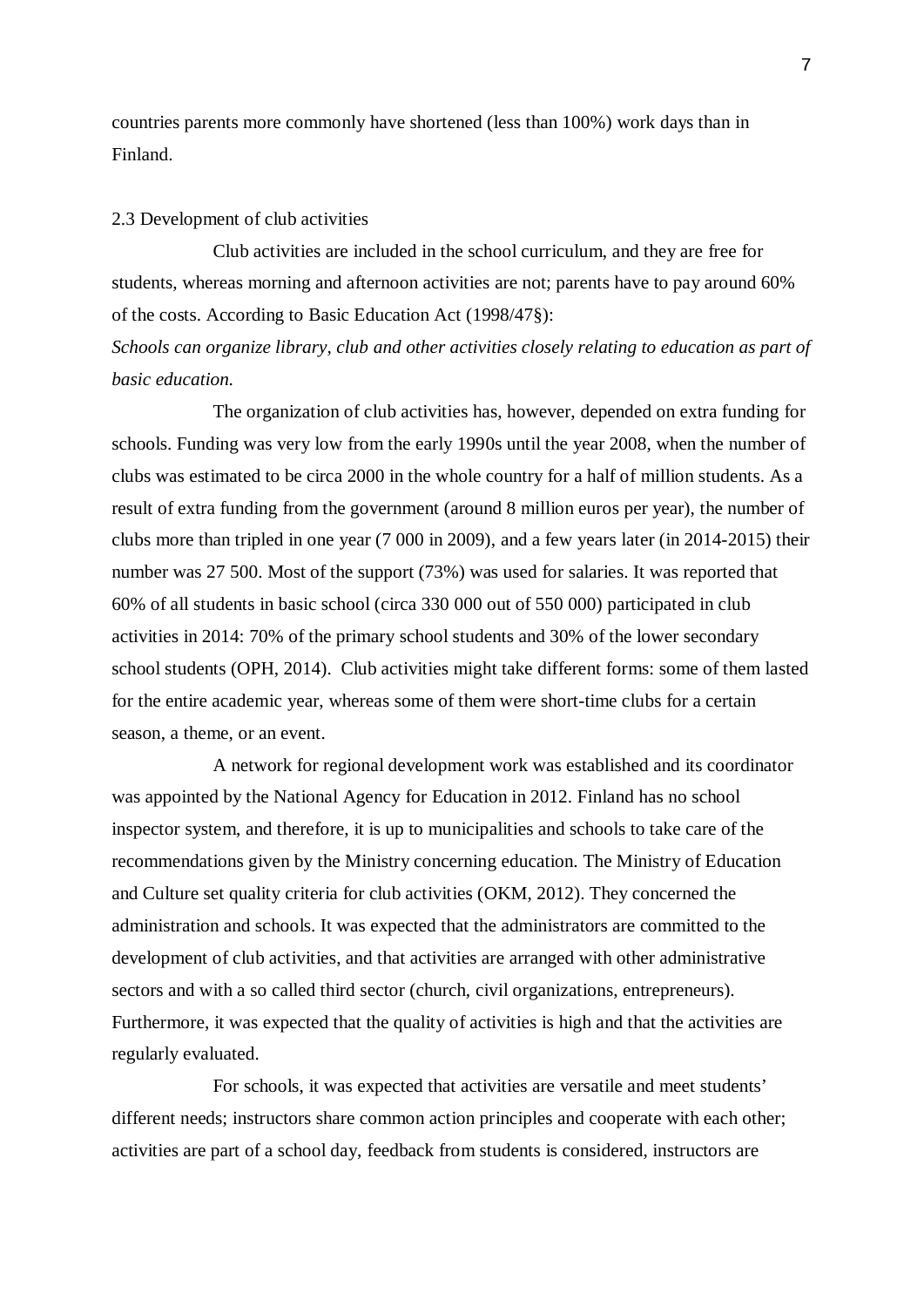competent in content and work with student groups, and information on club activities is effective and reaches students, their parents, and other actors.

The PISA study (OECD, 2013) gives information about the content of extracurricular activities in comparison with other countries. Finnish school principals indicated that their schools offered music clubs for students more than in the OECD countries in average (80% in Finland, 69% in average). Fewer Finnish schools offered clubs for voluntary activities, arts, drama, physical exercise, and the preparation of a yearbook or newsletter.

A drop in the number of clubs in 2015-2016 was due to reduced funding. National budget for club activities in year 2017 is 2.9 million euros that is one-third of the level in 2014-15. The reason for this was that the Government of Finland for 2015-2018 changed the strategy of funding club activities.

- 3. Present time
- 3.1 Club activities

The current Government of Finland, Prime Minister Juha Sipilä´s Government, implements its strategic Government Program which involves a large number of operational changes designed to reform Finnish society and underpin the efforts to create favorable conditions for economic growth. This Program has 26 key projects – one of them dedicated for art and culture and focusing on new club activities for children and young people. This key project is called: *Access to art and culture will be facilitated*.

The Program has also a key project for new leaning environments which includes physical activity measures: to *expand the 'Schools on the Move' project* across the country to ensure one hour of physical activity each day. Here, physical activity is increased mainly by introducing physical exercise elements into various lessons (like lessons of mathematics and languages) and breaks.

The key project for club activities offers students better opportunities to take an active part in art and culture pursuits, improve their creative skills, cultural competence and capacity for learning. It is based on numerous research findings on the positive effects of cultural activities on children. The project finances weekly arranged and school-year –long activities run by art and cultural professionals in schools in the whole country.

The key project has a strong emphasis on students' involvement in implementation. The subjects of club activities are determined by the results of hearing. The Ministry of Education and Culture decided to ask all students at the age of 7 to 16, what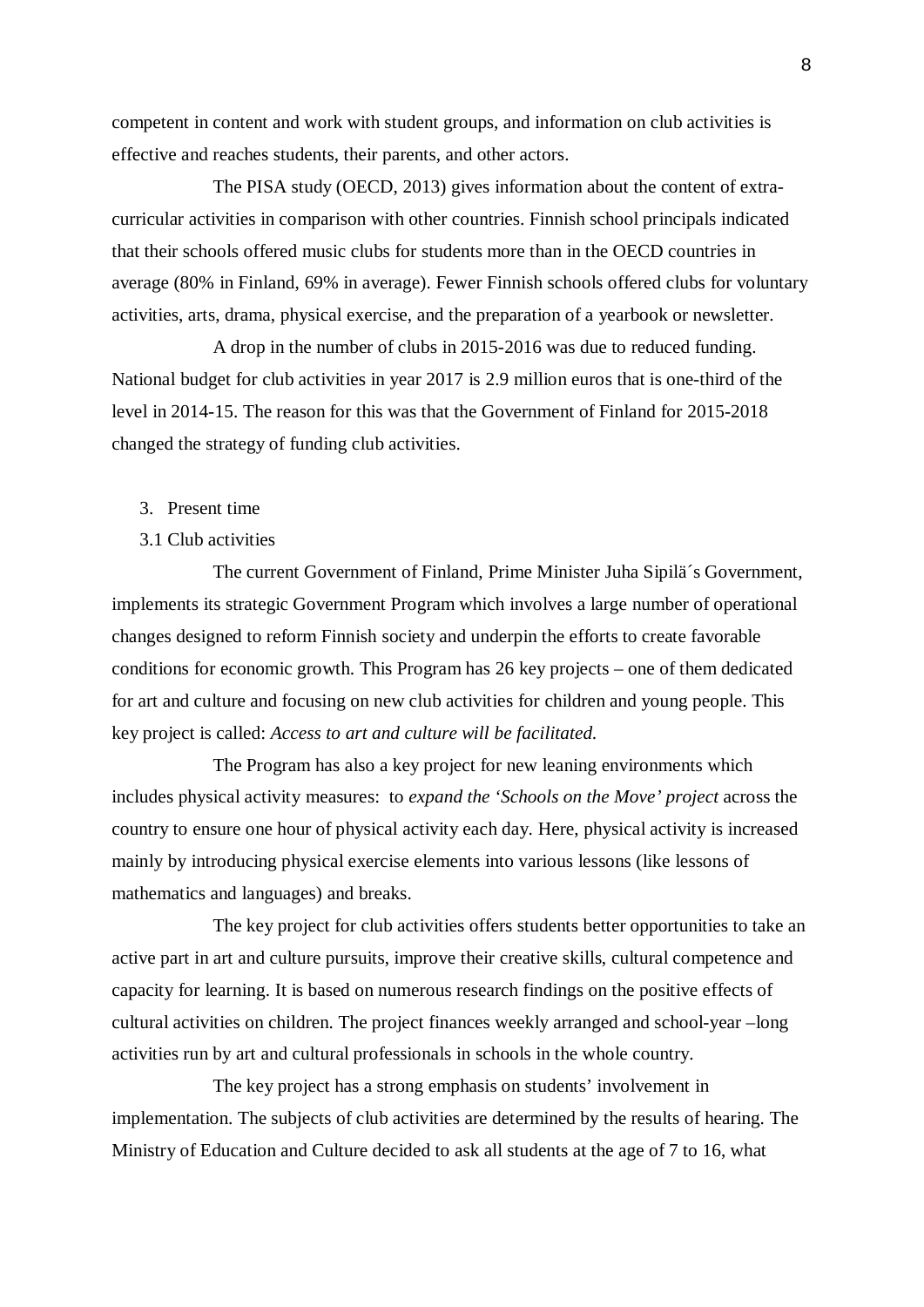forms of art and culture and fields of sport they have an interest in to participate during school day.

The nation-wide enquiry was launched in 2016 and 2017. The Ministry has gathered views and comments from 200 000 students representing more than a third of the students in basic education. All club activities are designed on the basis of students' interests. If the students of a school are interested in architecture, photography, and handicraft – those are the only club activities that can get support from the Ministry.

The hearing showed that the most interesting fields in art and culture were parkour, street and show dance, music, and photography. Most students are interested in many forms of art and culture which put pressure on improving the access to art and culture. All the results of hearing were published and every school, city and region can utilize the results in its own policy.

The Government's key project emphasizes the quality of the club activities. Every club needs to consist of 30 hours in minimum and these should be planned and executed by art and cultural professionals from cultural centers, art schools, art university, and other cultural operators.

The most important findings of the project are the involvement of students, making the funding dependent on students' interests and the collaboration of cultural professionals with schools. Without knowing children's wishes, the actions would have been very different and not so successful. At present, the Government's key project provides funding for 40 000 students' arts and culture clubs in 1100 schools. It covers around 8 % of students in basic education.

The program has shown that it is possible to find students who have a high interest in, for example, cultural heritage, architecture and dancing, and to bring those activities to them, also in very tiny villages and high up north in Finland. This has been a challenge to our cultural sector which one cannot say no.

#### 3.2 Morning and afternoon activities

The amendment of the school legislation in 2004 meant welcomed opportunities for families to arrange children's day in a safe way. Unfortunately, the situation with regards to the arrangement of morning and afternoon activities varies largely between municipalities, as the evaluation report by Iivonen (2009) indicated. Children do not have an unconditional legal right to morning and afternoon activities, and therefore, municipalities are not forced to arrange these services. In 2009, the number of participating first-year students was 48% of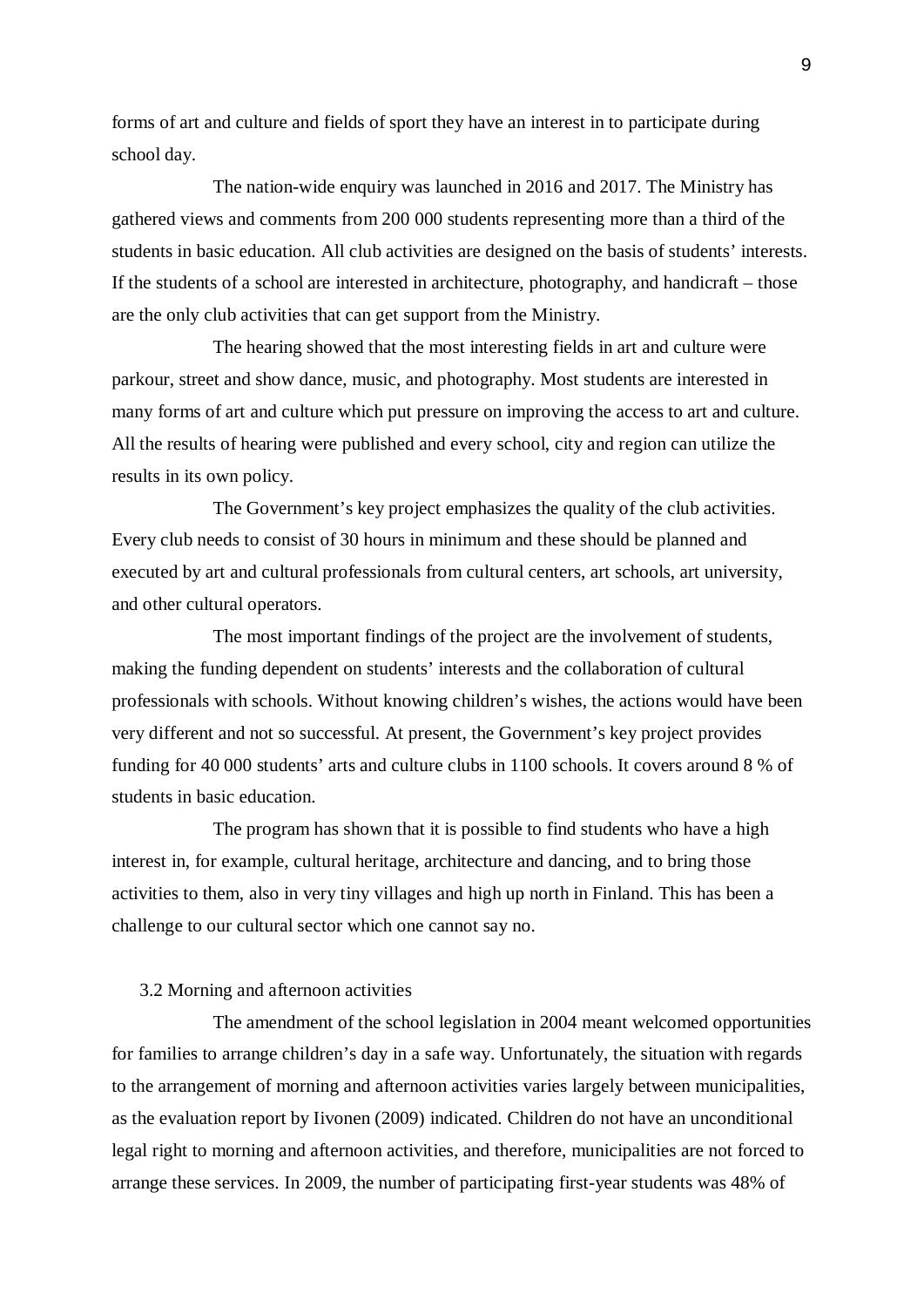the age cohort and that of second-year students 27%. Some towns offered morning and afternoon activities only for first-graders, although there was an urgent need for these services among second-graders and also among third-graders (who are not yet covered by the law). Iivonen also remarked that the quality of morning and afternoon activities varied in regard to space, teacher/student ratio, and content of activities. The morning and afternoon activities were offered by several organizations also outside of the school premises.

The evaluation report (Iivonen, 2009) presented 21 proposals for improving the organization of before- and after-school activities.

The proposals and consequent amendments can be summarized as follows:

- The amendment to the school legislation that the municipality has to organize morning and afternoon activities for the first- and second-graders to meet the needs of children, and that the schools would be responsible for arranging them. - These amendments have not been made until now.
- · The inclusion of morning and afternoon activities into the national core curriculum. It was completed (OPH, 2015).
- Recommendations for the content of activities; the number of children per club leader; training of staff; consideration of children's unique needs and capacities; the increase of the use of the school's premises for activities; improvement of the monitoring of the costs and charges from the parents; the increase of the length of contracts with service providers; compensation to secure high quality services; and the development of activities for children who have special needs. - Regulations for the training of staff were given by the Ministry of Education and Culture in 2011. The National Agency for Education formulated the principles for morning and afternoon activities (OPH, 2011), and Quality criteria for morning and afternoon activities were given by the Ministry of Education and Culture (OKM, 2012).
- · A recommendation to include summer activities in the legislation together with morning and afternoon activities. A big issue in Finland is children's supervision during summer holiday which lasts from the beginning of June to the early August. Children's holiday is longer than the parents' holiday which causes problems with the supervision of children. - The proposal has not been taken up.

Recommendations for municipalities have not affected the increase of the

offering of morning and afternoon activities. Around 54% the first-graders and around 29% of the second-graders attend morning- and afternoon activities at present, and only 6% of children with special needs in grades 3-9. Morning and afternoon activities were arranged by school staff in 58% of cases. The rest (around 40%) was organized by a so called third sector covering church and various associations.

In 2017, the National Agency for Education will report the current status of morning and afternoon activities, needs for development, and best practices within the new principles of the national curriculum.

3.3 The Integrated/flexible School Day program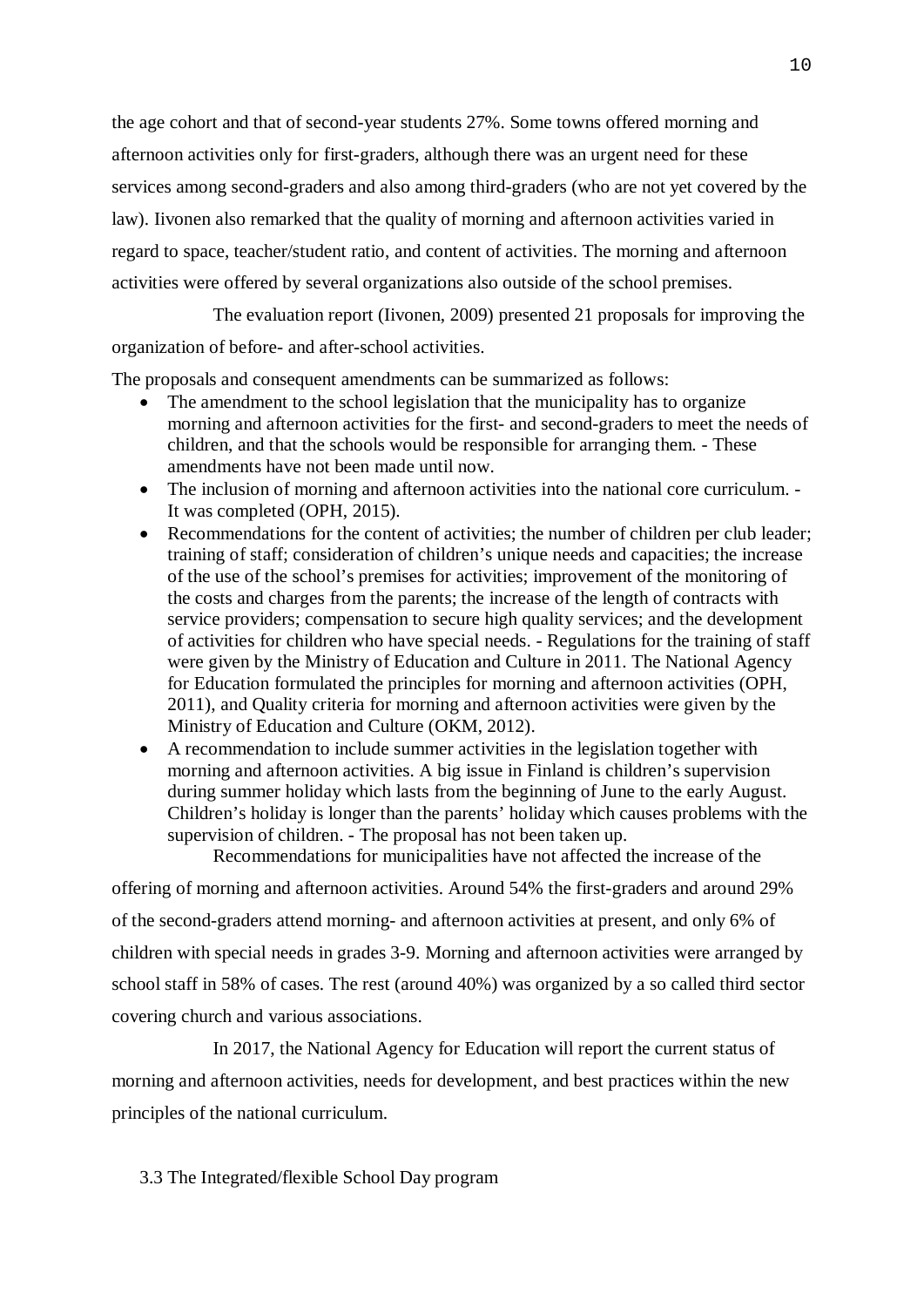In school legislation, club activities and morning and afternoon activities are separately formulated, and they are organized and funded in different ways. Before the amendment of the school legislation concerning morning and afternoon activities in 2004, a three-year Integrated School Day program was directed by Pulkkinen in 2002-2005 with the purpose of integrating club activities and morning and afternoon activities with school work. The project was initiated with the encouragement of some members of the Finnish Parliament and with the financial support from the Finnish Innovation Fund (SITRA) (Pulkkinen, 2004, 2012; Pulkkinen & Launonen, 2005). The Patron of the project was the Speaker of the Parliament, and the Chair of the Board for the project was the Minister of Education. Some Members of the Parliament served as members of the Board and the Executive Committee.

As explained above, in the Finnish system teachers are paid for the class hours they teach. Children go to school for those hours, and the younger the child is the fewer hours he or she spends at lessons and thus at school. The school day may start at different hours in the morning, and also end at different hours, after which children are expected to go home, commonly on their own.

In the Integrated School Day (ISD) program, two types of activities were available for each student: First, morning and afternoon activities were arranged. This meant adult-supervised, mostly self-organized recreation indoors and outdoors, and some structured group activities before and after school hours, and sometimes also during a lengthened lunch break. Students were provided with snacks in the afternoon, and with the care they needed. Students from any grade in the primary school could be assigned to these activities. Second, hobby clubs were made available for children to attend a few times per week for all students, for also those who attended morning and afternoon activities to enrich the recreation offered in these groups. The hobby-clubs involved goal-oriented activities and skill-building (e.g., team sports, cooking, arts, and music).

Participation in both types of activities out of class hours was free and voluntary but demanded assignment. The schools were provided with financial resources from SITRA which enabled them to organize these activities. All students enjoyed equal opportunity to participate, regardless of their parents' level of income. The project was implemented in seven schools in different parts of the country.

There were some **guiding principles** in the implementation of the ISD program. These were discussed with the school principals in monthly meetings: The first principle was **child-centered** approach to extra-curricular activities with the following goals: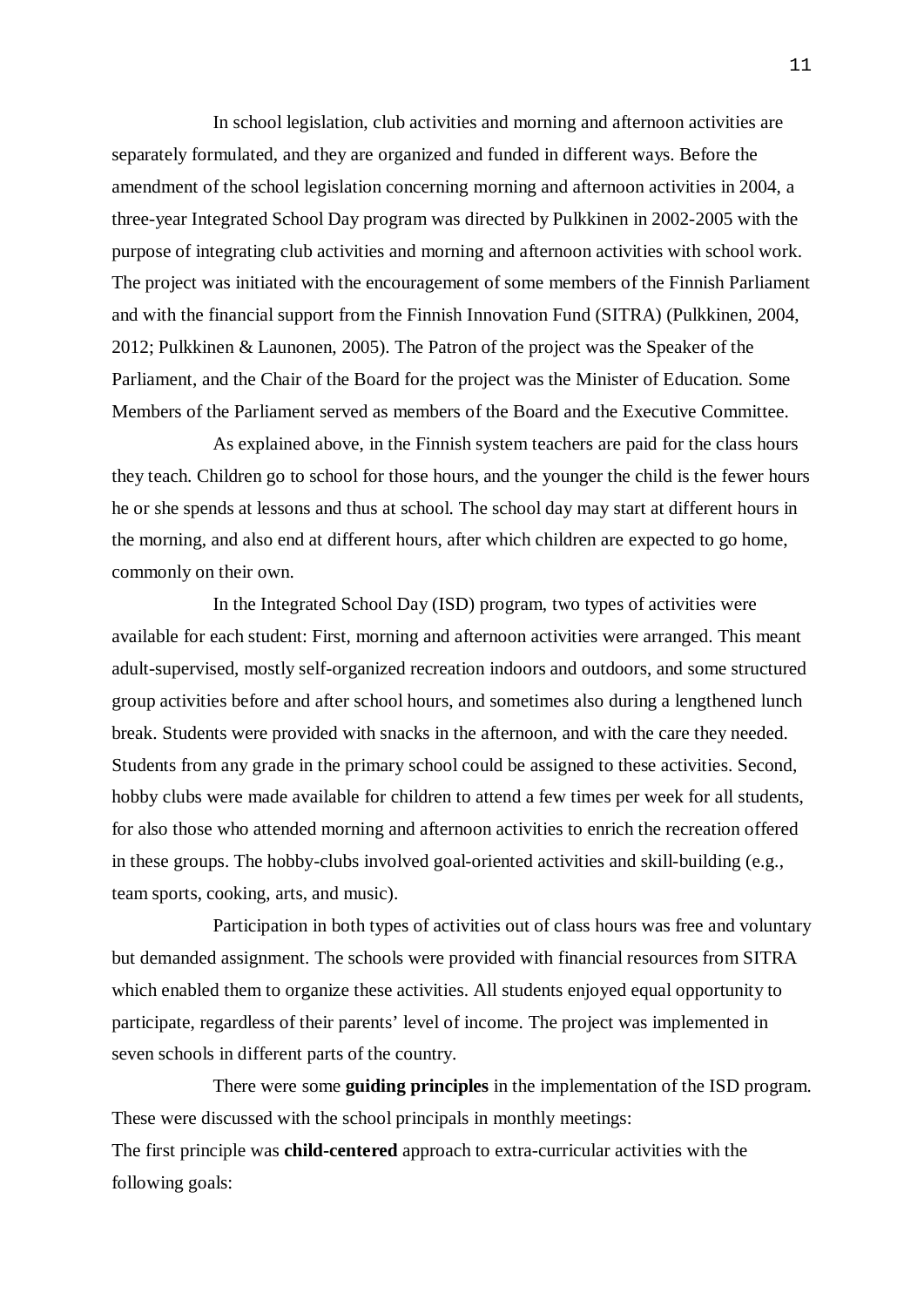- · Consideration of students' opinions and wishes for extracurricular activities. They were planned based on information provided by students and their parents in annual questionnaires sent to the home. They reported what kind of extracurricular activities the students had attended during the present school year and what kind of activities they would like to participate in during the forthcoming school year.
- · Knowledge about the student's developmental needs; the arrangement of the school day by considering changes in students' activity level with the aim at a good rhythm in alternating teaching, free time and hobbies during the course of the school day. In many schools, lunch break is only 20 minutes which is too short and makes a day busy; during the experiment many schools lengthened it into an hour (siesta).
- · Shared responsibility of adults for children's education and upbringing, and the acknowledged value of extra-curricular activities.

The second principle was **school-centered** organization which means that morning and afternoon activities and most hobby clubs were organized at the school under the management of the school principal. Advantages of the school-centered organization compared to the centralized organization for a whole community or to the fragmented organization of associations and enterprises are that space for activities is more easily available at school, and extra-curricular activities at school can be integrated with school work in terms of content and timing.

The third principle was **multi-professionality**. It means that the doors of school are open to artists and other specialists for extra-curricular activities. The school becomes a center of activities where teachers work with people from different professions and with different specialisms. Collaboration reduces costs, because often it is a matter of reorganizing the use of available resources rather than receiving extra resources for these activities.

The schools applying the integrated school day were successful in organizing activities. At the beginning, 18% of the parents of first- and second-graders estimated that their children need morning and afternoon activities, but during the last year, 77% of the firstgraders, 71% of the second-graders, and 35% of the third-graders attended either morning or afternoon activities. Also 20% of the fifth-graders attended the morning activities. Participation in the hobby clubs also increased; the number of clubs grew four-fold during the program. During the last year, circa 70% of students in grades 1-6 attended them; the participation rate in lower secondary school was circa 50%.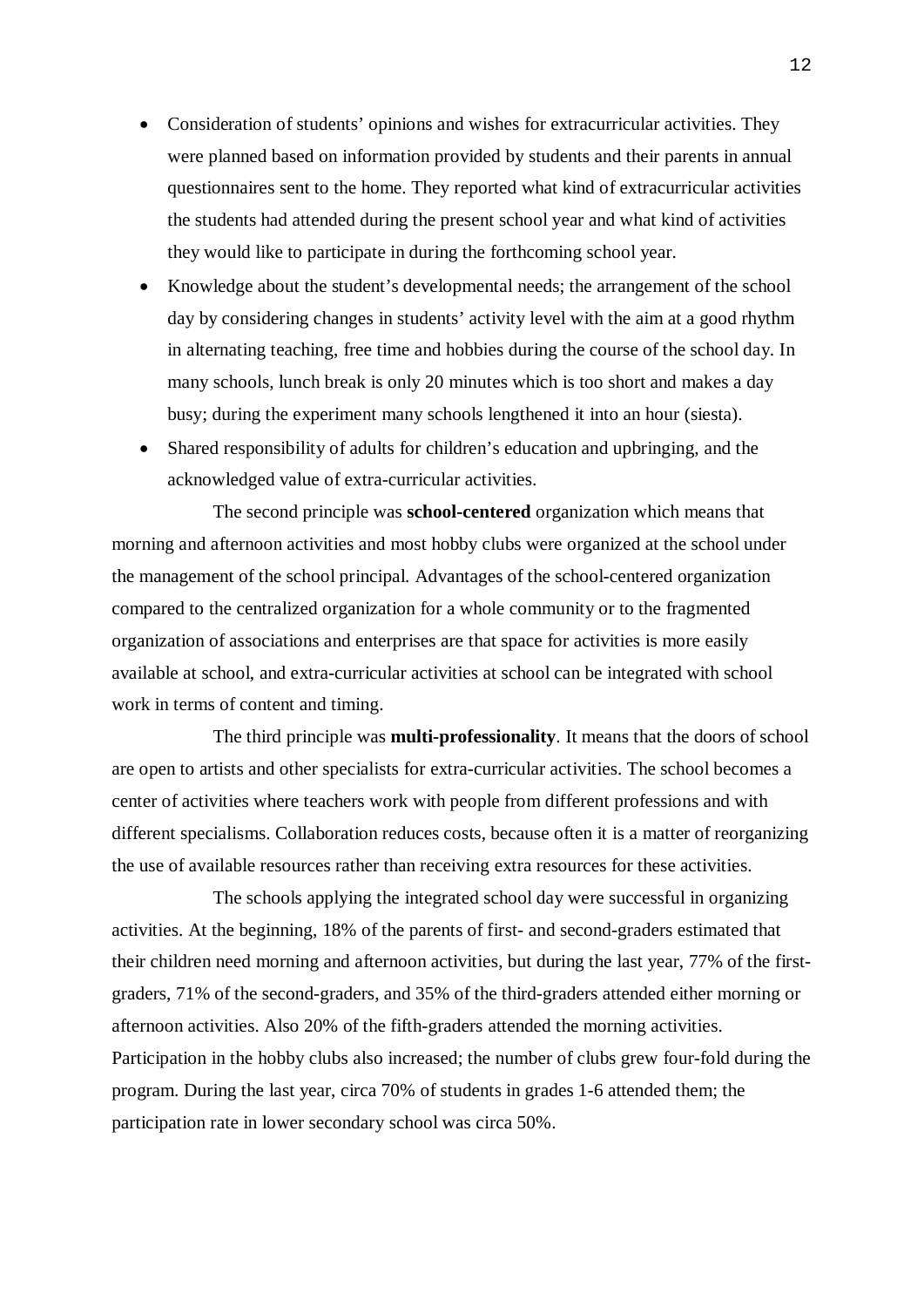The participation in activities offered by schools increased students' satisfaction with school as estimated by 89% of teachers. Also a half of the teachers assessed that their own satisfaction had increased. These findings are important because in the beginning the teachers were quite resistant to the program. The school had been the teachers' territory, and leading club activities had been their task on extra pay. Opening the doors of the school to multi-professional experts and letting students stay at school outside lessons supervised by other people, were new demands. There was also a threat that teachers would be expected to do extra work. The Trade Union of Education closely monitored the experiment. Experiences with the ISD program were however positive.

Results on the effects of the extracurricular activities on children were positive. Participation in activities at school reduced children's anxiety and depression compared with the situation when children were left to be alone (Metsäpelto, Pulkkinen, & Tolvanen, 2010).

Furthermore, participation in music and arts and handicraft clubs improved academic working skills defined by persistence, concentration, and carefulness; academic attainments defined by reading, writing, and arithmetic; and social skills indicating high emotion and behavior regulation (Metsäpelto & Pulkkinen, 2012, 2014). They also improved self-regulation which is part of working skills such as persistence and carefulness. Selfregulation is a core capacity for human development as shown by the longitudinal study by Pulkkinen (2017) from middle childhood to middle adulthood.

Many parents were worried about the end of the program. They were pleased by, for example, the organization of hobby clubs in the afternoon which freed up the evenings for families and reduced the need for children to be transported to the hobby clubs. They acknowledged that they could concentrate on their work when they knew that their children were safely at school in their morning and afternoon groups.

The Finnish Minister of Education who closely followed the establishment of the ISD program became convinced about its positive effects on the ecology of school and on children's development. The costs of the ISD were reasonable in relation to its benefits. In a Ministry of Education report (OKM, 2005) concerning well-being at school, the integrated school day was ranked as *the first among the reforms needed* for improving well-being at school.

Governments, however, change in a democratic country, and new ministers have their own opinions and goals. The new minister did not want to establish the integrated school day, but she started a program for increasing funding for club activities which was described in chapter 2.1. As a result of it, club activities increased.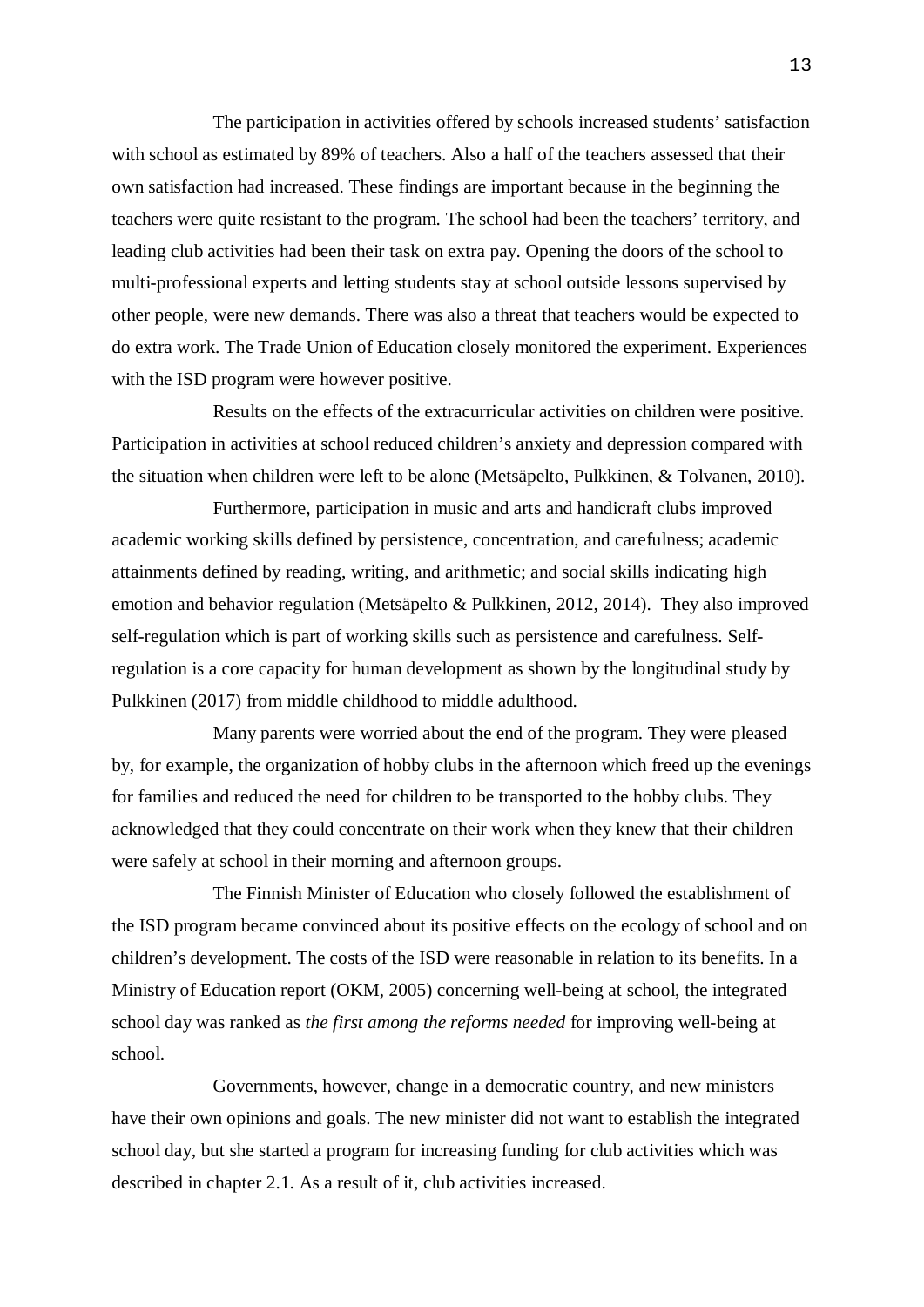The integrated school day was not formally established, but seeds were sown on the fertile ground. In many schools and municipalities, different versions of it have been implemented. One version is a so called **flexible school day** that was piloted nation-wide in context with increasing funding for school clubs. The concept of a flexible school day refers to the 2013 initiative of the National Agency for Education (OPH, 2014; Rajala, 2014). By formulating funding criteria, it encouraged schools to arrange out of school time activities flexibly during the school day (whenever no formal lessons were taking place): in the morning, in the afternoon, and at midday. In 2013, 40 schools joined the flexible school day experiment, and in 2014-15, the number of schools was 196. The goals were

- to restructure the school day and revise the action culture
- to modify learning environment to support club activities
- to improve students' well-being, satisfaction, and school atmosphere
- to increase participation, facilitate group activities, and activate interest in hobby clubs

Flexible school day was established by organizing club activities at different hours (in the morning and afternoon, and mid-day) as described in the context of the integrated school day. One-fourth of Finnish children have school transportation up to 3 hours daily. The country is sparsely populated and hundreds of small schools have been dissolved during twenty years. If club activities were organized in a flexible way, also the children who were dependent on transportation could participate in them. Club activities were also organized on the multiprofessional basis. Feedback from the pilot was very positive in the evaluations of parents and school staff as reported by Rajala (2014; see Pulkkinen, 2015, pp. 131-3).

4. Towards the amendment of school legislation

The Minister of Education and Culture requested Lea Pulkkinen in 2015 (1) to write a report containing information on the impacts of a flexible school day on students' well-being, based on research and effective practices; and (2) to make development proposals concerning an appropriate structure for a flexible school day that would also encompass extramural morning and afternoon activities.

The key proposals contained in the report (Pulkkinen, 2015, Abstract) were:

· One hour of freely selected and voluntary club activities should be included in the school day of each student. These activities are organized not only by the school personnel but also by art and cultural actors, libraries, crafts associations, sports and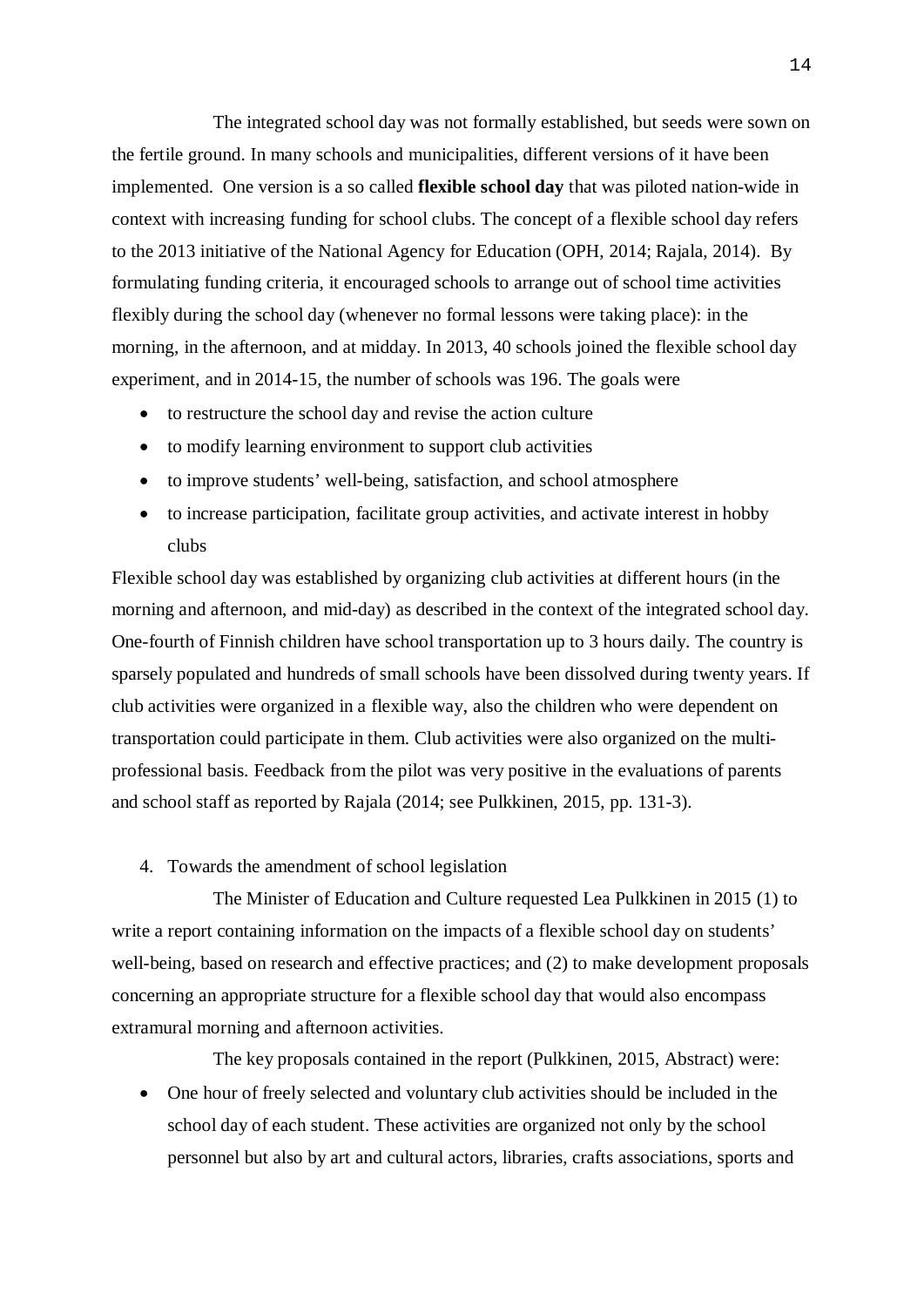youth organizations, and other partners. The municipality's cultural services would have the task of drawing up for the schools a list of local actors interested in organizing club activities and working with the schools.

- In consultation with students and parents, diverse club activities will be developed that may encompass instructor-led clubs for pursuing various hobbies or studentcentered workshop activities. These activities would be flexibly scheduled to take place during the school day (at times when formal lessons are not taking place), taking student well-being and equal access to club activities into consideration.
- · Morning and afternoon activities in basic education would be updated and linked to the rearrangement of club activities.
- The action plan of the next government should provide for the drafting of statutes and an investigation into the costs with the aim of making the offering of club activities an established practice, and integrating morning and afternoon activities with the club activities. It needs to be made clear that one hour of club activities a day does not meet the needs of younger students and students in need of particular support provided by the safe presence of an adult in the mornings and the afternoons.

On the basis of results in international studies and domestic best practices, the reform was expected to improve the student's school engagement and to increase school satisfaction, with positive effects on students' academic success and personality. If the school day offers the students close and encouraging human relationships and diverse activities, it stimulates enthusiasm for learning and students' willingness to take part in building their own futures. A special attention in this report was paid on the students (one-third in some parts of the country) who have long transportations to school every day.

The report includes a *review of international studies* on the significance of out of school time activities for students. Research results have been unreservedly positive from the perspective of academic success, the students' personal development, and the community (Pulkkinen, 2015, pp. 33-34; 2016).

They can be summarized as follows. **Out of school activities …** *School engagement*

- have an extensive influence on the well-being of students; it can be seen in students' school engagement and more positive attitudes toward school and education
- increase interest in learning and the continuation of education

*Knowledge and skills*

- improve school success; (mathematical skills have been particularly studied);
- develop skills in activities that students choose and consider important;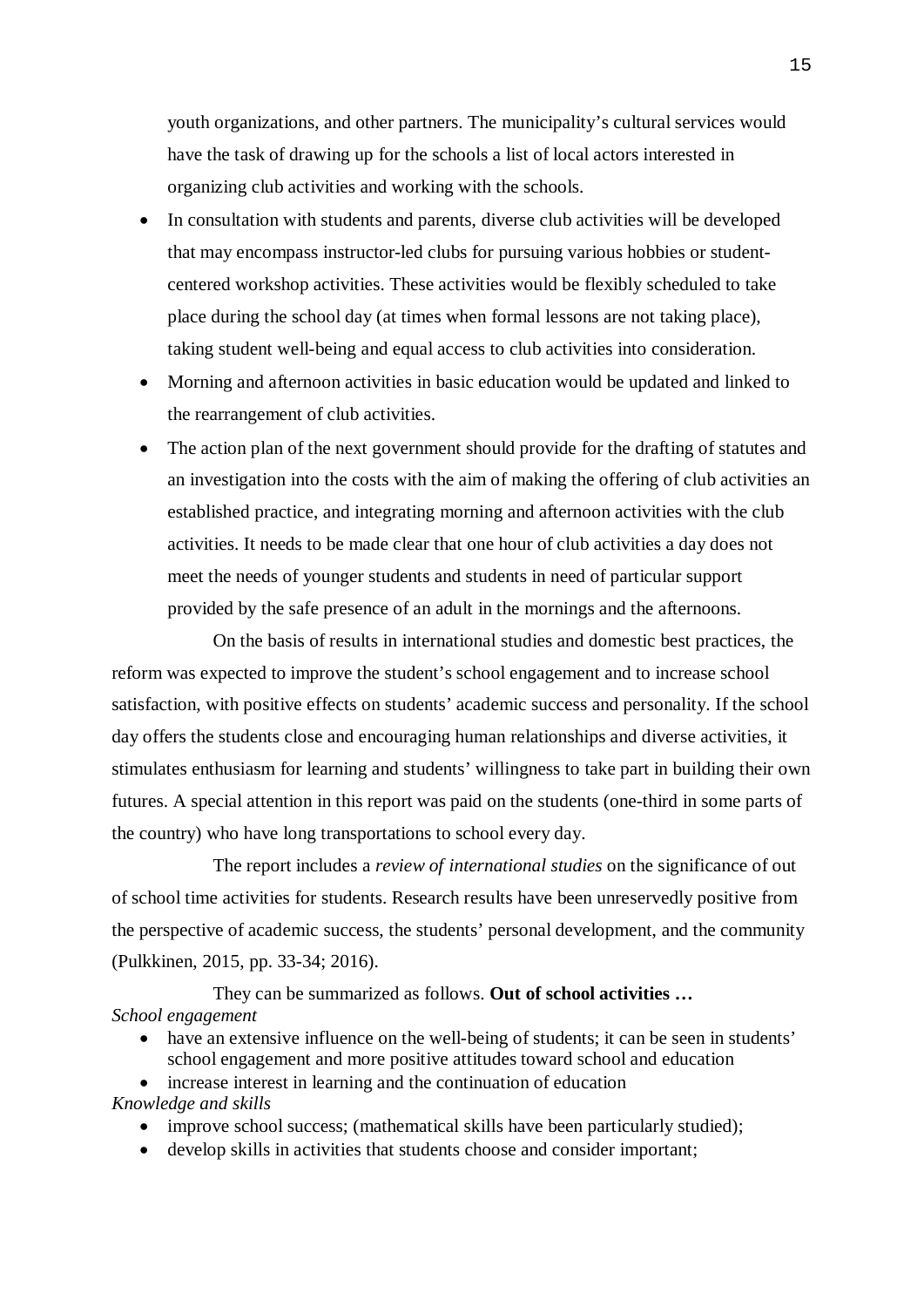· develop skills for work such as concentration, doing homework, and regular school attendance;

# *Personal characteristics and well-being*

- · strengthen personal characteristics such as optimism, self-esteem, and emotional wellbeing; the latter refers to lower levels of depression and social anxiety;
- promote health and physical fitness;

*Social relationships and adjustment*

- improve peer relationships, capacity for relationships, and civic skills; and
- improve adjustment to school and society by reducing risky behaviors such as the use of alcohol and delinquency.

Factors that **contribute to positive outcomes** can be summarized as follows: *Quantitative factors*

- The number of hours of participation in out of school activities of up to 15 hours per week; (more than 15 hours per week reduces family interaction)
- Participation in multiple activities has a more positive effect on wellbeing than an intensive participation in a single activity; positive effects increase up to five different activities, after which the increase in the number of activities has no additional value
- Positive influences of participation in activities become visible when the participation is long-lasting, i.e. measured in years
- Participation in activities should be started in middle childhood (ages 7 to 12), because the learning of skills needed for activities takes time; a new hobby is seldom started during adolescence due to the person's lack of the basic skills required for the hobby.

*Content factors*

- Participation in the arts (music, visual art, drama, and crafts) is consistently associated with school success, wellbeing, and good social relationships
- Participation in voluntary work has special significance for social development, and more generally, for the development of responsibility
- · Sports offered at school are associated with positive development. However, the effects of participation in sports generally depend upon the culture within the sports clubs; for instance, an increase in drinking alcohol has often been reported

## *Personnel*

- The quality and good planning of activities and the competence of personnel who organizes and supervises these activities are crucial
- · When planning activities the students' interests, needs, developmental stage, and time schedules need to be elicited and taken into account.
- Cooperation between the school, families, and other organizations at which students' activities are offered facilitates participation and its positive effects

# *Interaction*

- Participation with friends and the possibility of forming new friendships inspires children and young people to participate in activities
- · A good relationship with the supervisor is a key criterion for the student enjoying the activity and continuing to participate in it
- The experience of being cared for, empathy, and the student's individual needs being considered affect whether or not he or she will continue to participate in an activity.

The report also found indications of strong pressures to modify the school day

as summarized in the report by Pulkkinen (2015, Abstract). These pressures stem from (1) the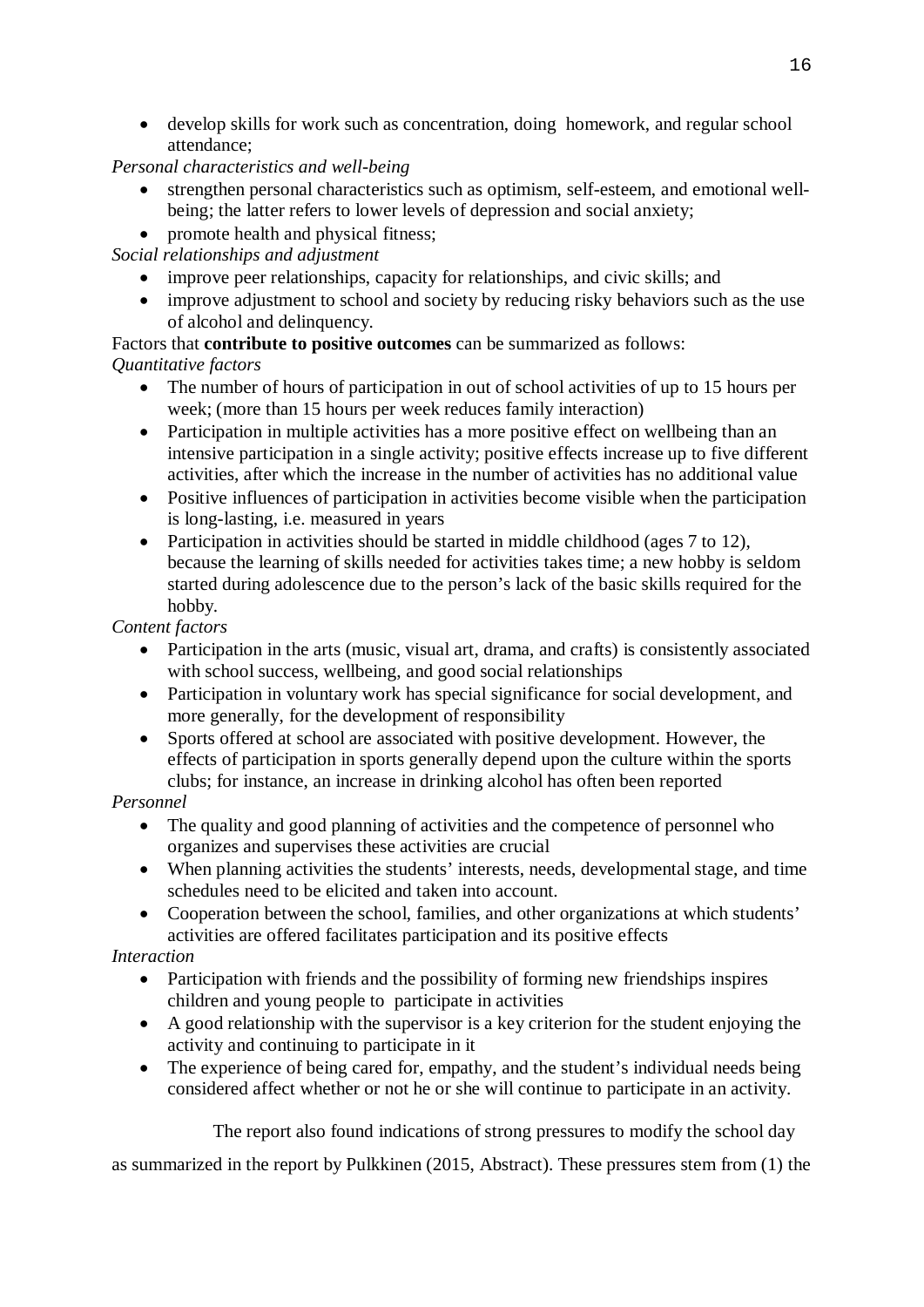UN Convention on the Rights of the Child, which stresses a child's right to be heard and equal opportunities for cultural, artistic, recreational and leisure activities; (2) European Commission's recommendations on investing in children and improving children's wellbeing; (3) development in other European countries; (4) the Finnish Government's objectives of providing an opportunity for students to pursue hobbies as part of the school day; (5) the reformed core curriculum of basic education; (6) the enthusiasm with which more widespread club activities and experiments on modifying the structure of the school day have been received by the schools and parents; and (7) the willingness of partners to participate in organizing club activities.

Finland's new government established in 2015 with Juha Sipilä as Prime Minister did not include in its action plan the establishment of the proposal that Pulkkinen prepared at the request of the Minister of Education in the former Government (2011-2015). However, parts of the proposal are now being implemented in the form of key programs as explained above. A problem with the key programs is that they end soon and without an amendment to the school legislation their continuity is threatened.

In Finland, school legislation is complemented with the national core curriculum. The core curriculum is defined in Finland as a national level document, which is the outcome of a broad national discussion of different stakeholders. The previous national core curriculum was prepared in 2004. It was reformed in 2014 and it became in force in the fall of 2016 (OPH, 2015).

The values behind the Finnish core curriculum for basic education are "human rights, equality, democracy, natural diversity, preservation of environmental viability, endorsement of multiculturalism, individualism (both in terms of responsibility and as part of a community), and respect for rights and freedoms. The roots of the values originate from both Western classical and new humanism, and are incorporated into subject matter and everyday activities in schools" (Vahtivuori-Hänninen, Halinen, Niemi, Lavonen, & Lipponen, 2014, p. 23).

Its fundamental value is that every pupil is unique and has the right to highquality education. It states:

*Comprehensive basic education is founded on the inherent value of childhood. Every child is unique and valuable as he or she is. Every child has a right to evolve to his or her full measure as a human being and member of society. In this process the child needs encouragement and individualized support and an experience that he or she is listened to at school, that his or her opinions are valued, and that his or her learning and well-being are*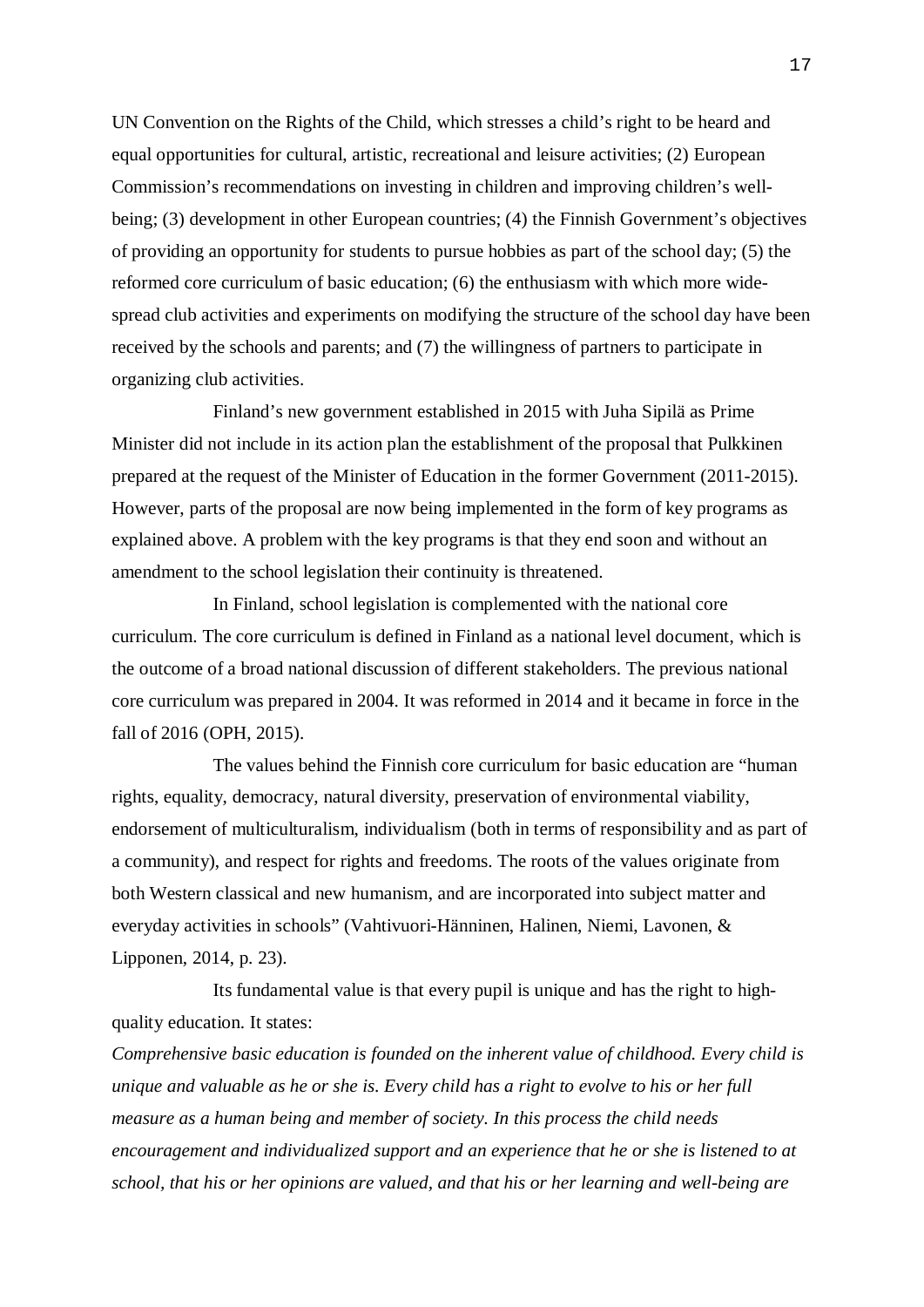*important. What is important is the experience that he or she can build together with other people the positive functioning and well-being of his or her community* (OPH, 2015, p. 15, italics and translation by the author).

In accordance with the Basic Education Act (1998/47§) that schools can organize library, club and other activities closely relating to education as part of basic education, the core curriculum (2015, p. 41-42) states:

*Club activity is out of lessons activity that is based on the educational goals of the school. It is part of free basic education. With flexible arrangements it supports the student's experience of an integrated day.*

The core curriculum also expects that morning and afternoon activities should be locally integrated in the school curriculum. The core curriculum anticipates the amendments needed to the school legislation.

### 5. Conclusions

Difficulties in changing the school day structure have become obvious during twenty years. Reasons for difficulties obviously lie in the hundred years of traditions in organizing school work, teachers' working hours, and club activities. Teaching time is in Finland is16 to 24 hours per week and three hours have to be reserved for joint planning, whereas in many other countries teachers have so called total working time up to 40 hours per week covering all teachers' responsibilities (Hautamäki, 2015). Inviting partners from outside school to supervise children's activities did not belong to the school culture. Neither did it belong to the school culture to allow school premises to be used for club activities in the evening without paying rental fees; they were generally too high for children's hobbies.

The organization of extracurricular activities in school premises in a new way which makes the school a center of activities demands a change in the school culture. It takes time. Steps toward the change have already taken. The doors of schools are opening. The amendment to school legislation is expected.

There are several specific aspects to be considered in the organization of extracurricular activities:

- 1. Activation of local cultural and other organizations and individuals with special talents and skills to participate in leading extracurricular activities for students
- 2. Arrangement of school transportation in a way which makes it possible for every student to participate in extracurricular activities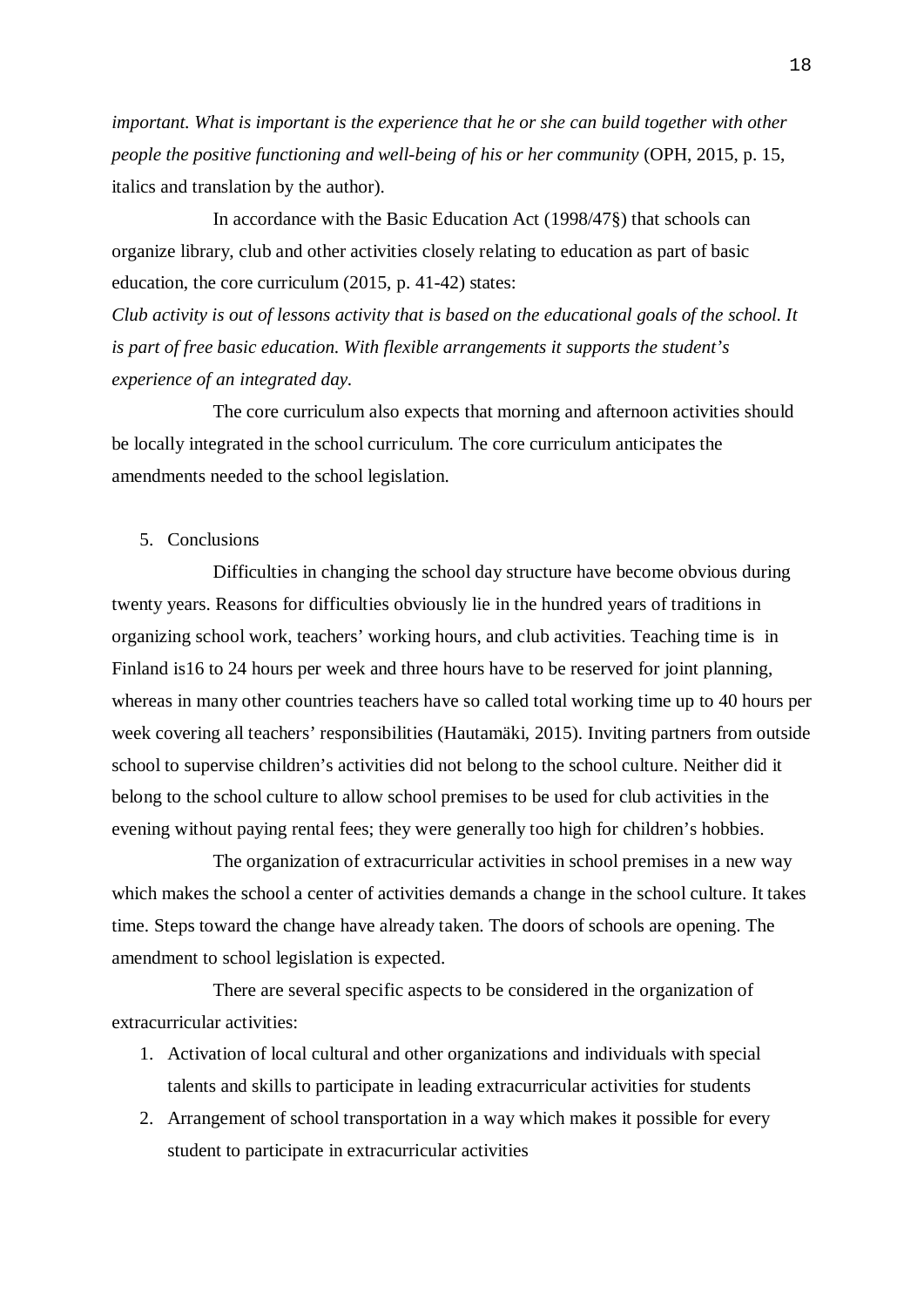- 3. Timing of extracurricular activities to meet childrens' needs and the integration of morning and afternoon activities with hobby clubs
- 4. The use of school premises for extracurricular activities thus making the school to serve as activity centers and to increase students' satisfaction with school
- 5. Attention to students in lower secondary and higher secondary schools (including vocational school) so that participation in hobby clubs would continue beyond the primary school.
- 6. Hearing students' wishes for extracurricular activities
- 7. Ensuring that every student has at least one hobby that she or he likes.

The Minister of Education and Culture set a working group to prepare a proposal on how to ensure that every child and young person have at least one hobby that she/he likes. The working group proposed to the policy-makers to strengthen children's participation, inclusion and hearing, make schools places for hobby activities, and enhance cooperation between schools and art, cultural and sport professionals. The work towards these aims has started.

There is a saying that it is better to start building a new world instead of changing the present. In time being the new structure, the new culture will take over and the old will disappear. Maybe soon it is time for new culture in Finnish schools.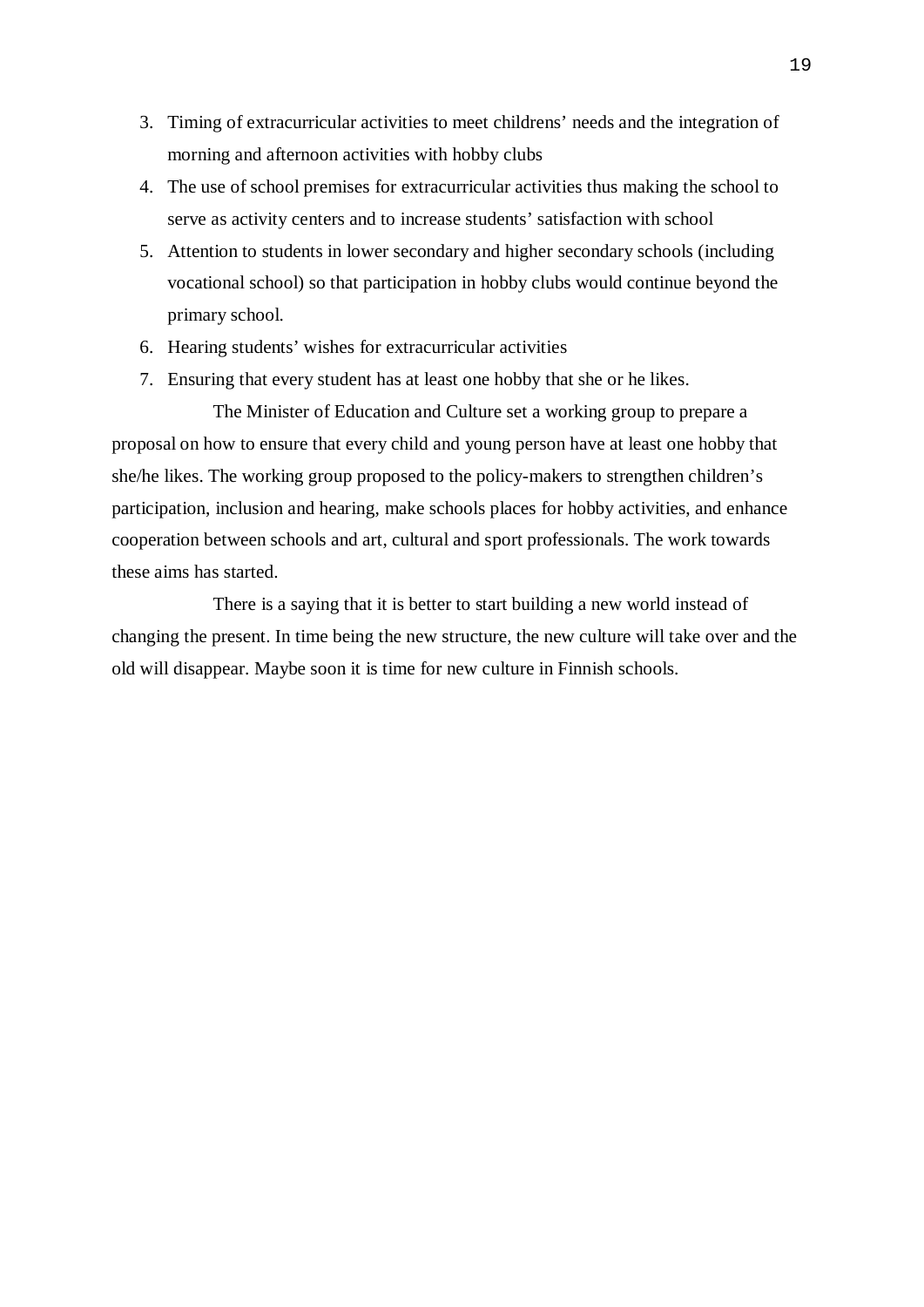#### References

Basic Education Act 1998/628, amendment §48, 19.12.2003/1136.

Government Program (2015)*.Sipilä's Government 29 May 2015*. Government Publications 12. Downloaded:

[http://valtioneuvosto.fi/documents/10616/1986338/Action+plan+for+the+implementation+Strat](http://valtioneuvosto.fi/documents/10616/1986338/Action+plan+for+the+implementation+Strategic+Government+Programme+EN.pdf/12f723ba-6f6b-4e6c-a636-4ad4175d7c4e) [egic+Government+Programme+EN.pdf/12f723ba-6f6b-4e6c-a636-4ad4175d7c4e](http://valtioneuvosto.fi/documents/10616/1986338/Action+plan+for+the+implementation+Strategic+Government+Programme+EN.pdf/12f723ba-6f6b-4e6c-a636-4ad4175d7c4e)

- Hautamäki, A. (2015). *Kokonaistyöaika opettajan ammatillisen kasvun ja koulun kehittämisen keinona:Yleissivistävän koulutuksen opettajien työaikajärjestelmät Euroopassa* [Overall working hours of teachers as a mean to develop school and teachers' professional growth: The working time systems of compulsory schools in Europe]. Sitran selvityksiä 85. https://www.sitra.fi/julkaisut/Selvityksiä-sarja/Selvityksia85.pdf
- Iivonen, E. (2009). *Koululaisten aamu- ja iltapäivätoiminnan lainsäädännön toimivuus, toiminnan laatu ja muutostarpeet* [Morning and afternoon acitivities of students: Evaluation of legislation, quality of activities, and needs for a change]. Helsinki: Ministry of Education and Culture, reports 2009:8.
- Metsäpelto, R-L. & Pulkkinen, L. (2012). Socioemotional behaviour and school achievement in relation to extracurricular activity participation in middle childhood. *Scandinavian Journal of Educational Research, 56,* 167–182.
- Metsäpelto, R., & Pulkkinen, L. (2014). The benefits of extracurricular activities for socioemotional behavior and school achievement in middle childhood: An overview of the research. *Journal for Educational Research Online / Journal Für Bildungsforschung Online, 6*(3), 10-33.
- Metsäpelto, R.-L., Pulkkinen, L. & Tolvanen, A. (2010). A school-based intervention program as a context for promoting socioemotional development in children. *European Journal of Psychology of Education, 25*, 381-398.
- OECD (2001). *OECD Country Note. Early childhood education and care policy in Finland*. Helsinki: Ministry of Social Affairs and Health.
- OECD (2013). *PISA 2012. Results: What makes schools successful? Resources, policies and practices* (Volume IV). PISA, OECD Publications.
- OKM (1998). *Kerhotyöryhmän muistio* [Memorandum of the working group on club activities]. Helsinki: Ministry of Education and Culture, reports 1998:3.
- OKM (2002). *Koululaisten aamu- ja iltapäivätoiminnan järjestäminen* [The organization of morning and afternoon activities of school children]. Helsinki: Ministry of Education and Culture, reports 2002: 29.
- OKM (2005). *Kouluhyvinvointityöryhmän muistio* [Report of a working group on wellbeing at school]. Helsinki: Ministry of Education and Culture, Report 2005:27.
- OKM (2012). *Perusopetuksen laatukriteerit* [Quality criteria for basic education]. Helsinki: Ministry of Education and Culture, reports 2012:29.
- OKM (2016). *Finnish education in a nutshell*. Helsinki: Ministry of Education and Culture [http://www.oph.fi/download/146428\\_Finnish\\_Education\\_in\\_a\\_Nutshell.pdf](http://www.oph.fi/download/146428_Finnish_Education_in_a_Nutshell.pdf) (downloaded June 12, 2017).
- OKM (2017). *Jokaiselle lapselle ja nuorelle mahdollisuus mieleiseen harrastukseen* [Ensure at least one preferred hobby for every student]. Helsinki: Ministry of Education and Culture, reports 2017:19. <http://urn.fi/URN:ISBN:978-952-263-465-8>
- OPH (2011). *Perusopetuksen aamu- ja iltapäivätoiminnan perusteet* [Principles for morning and afternoon activities of basic education]. The Finnish National Agency for Education 2011:1.
- OPH (2014). *Koulun kerhotoiminnan kehittäminen* [Development of club activities at school]. The Finnish National Agency for Education, a report of Autumn, 2014.
- OPH (2015). *Perusopetuksen opetussuunnitelman perusteet 2014*. [National core curriculum for basic education 2014.] Finnish National Agency for Education 2014:96. Tampere: Juvenes Print.
- Pulkkinen, L. (2002). *Mukavaa yhdessä, Sosiaalinen alkupääoma ja lapsen sosiaalinen kehitys* [Nice together: Initial social capital and the child's socioemotional development]. PS-Kustannus: Jyväskylä.